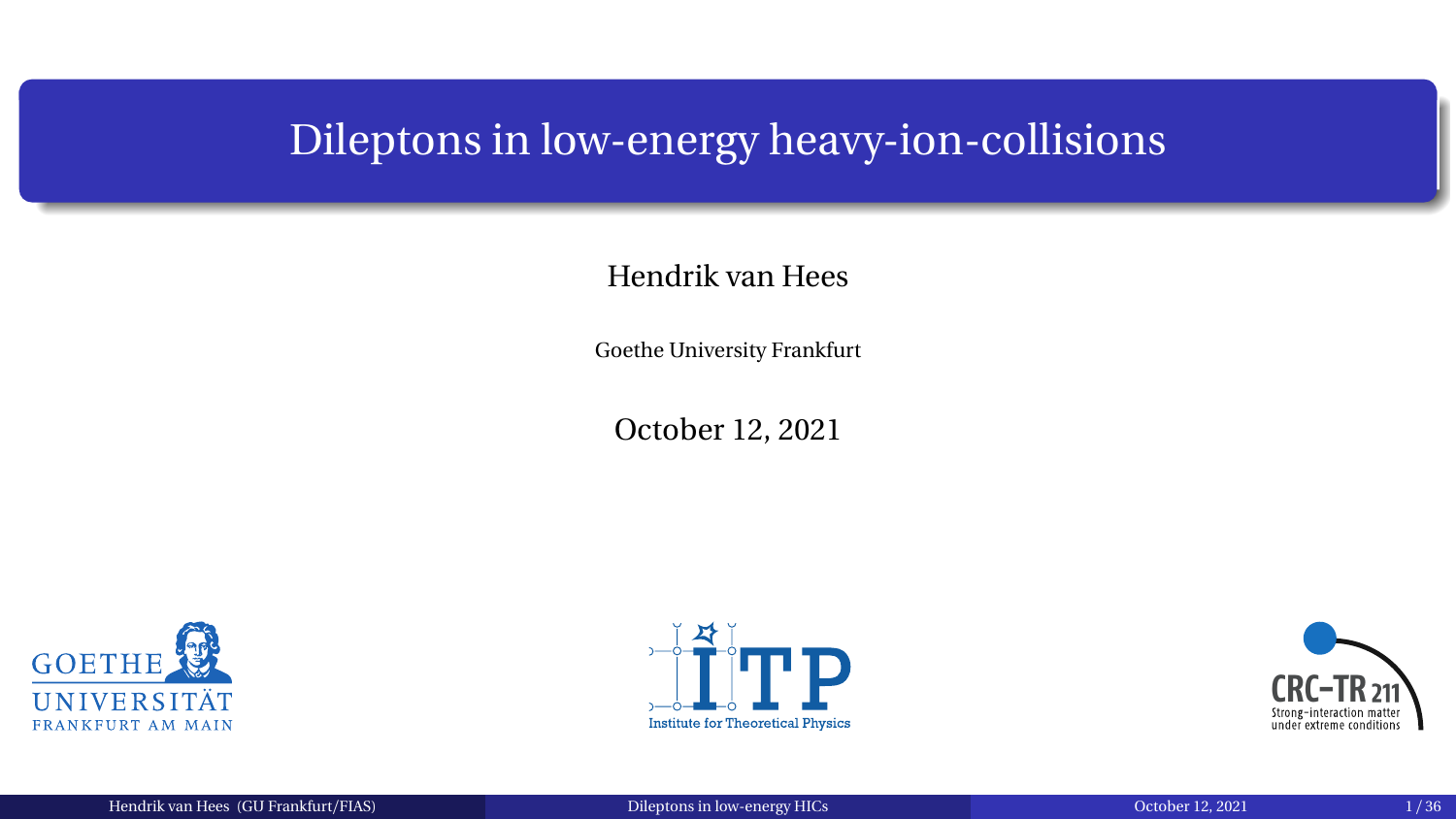## **Outline**

#### [Electromagnetic probes](#page-2-0)

- [Electromagnetic radiation from hot](#page-4-0)/dense QCD matter
- [Hadronic many-body theory](#page-7-0)

#### [Bulk-medium evolution with transport and coarse graining](#page-13-0) • coarse-graining in UrOMD

#### <sup>3</sup> [Dileptons in heavy-ion collisions](#page-18-0)

- [Dielectrons \(SIS](#page-18-0)/HADES)
- [Dielectrons at FAIR](#page-27-0)/RHIC-BES
- [Signatures of the QCD-phase structure?](#page-30-0)

#### <sup>5</sup> [Conclusions and Outlook](#page-36-0)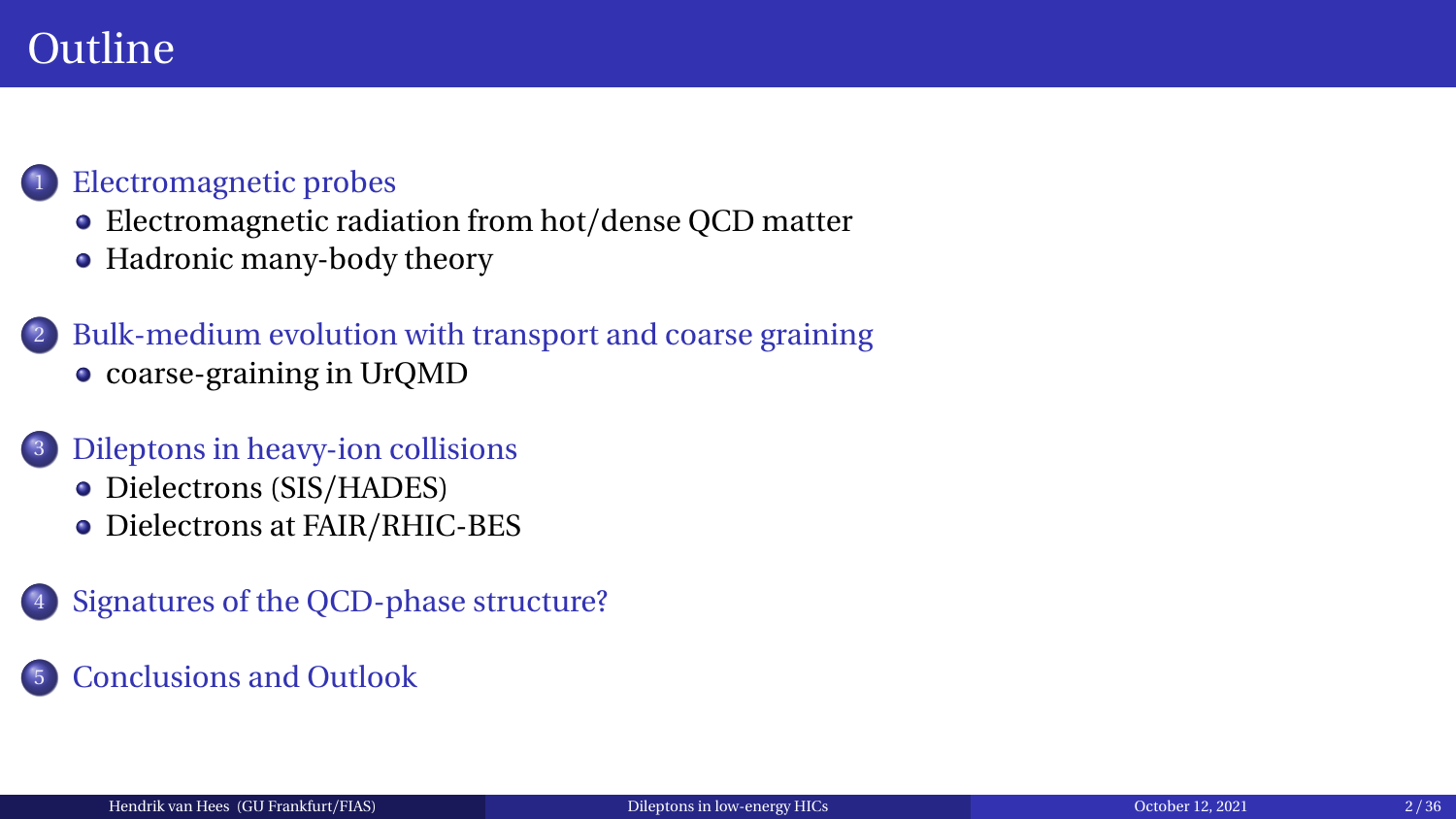# <span id="page-2-0"></span>Electromagnetic probes theory perspective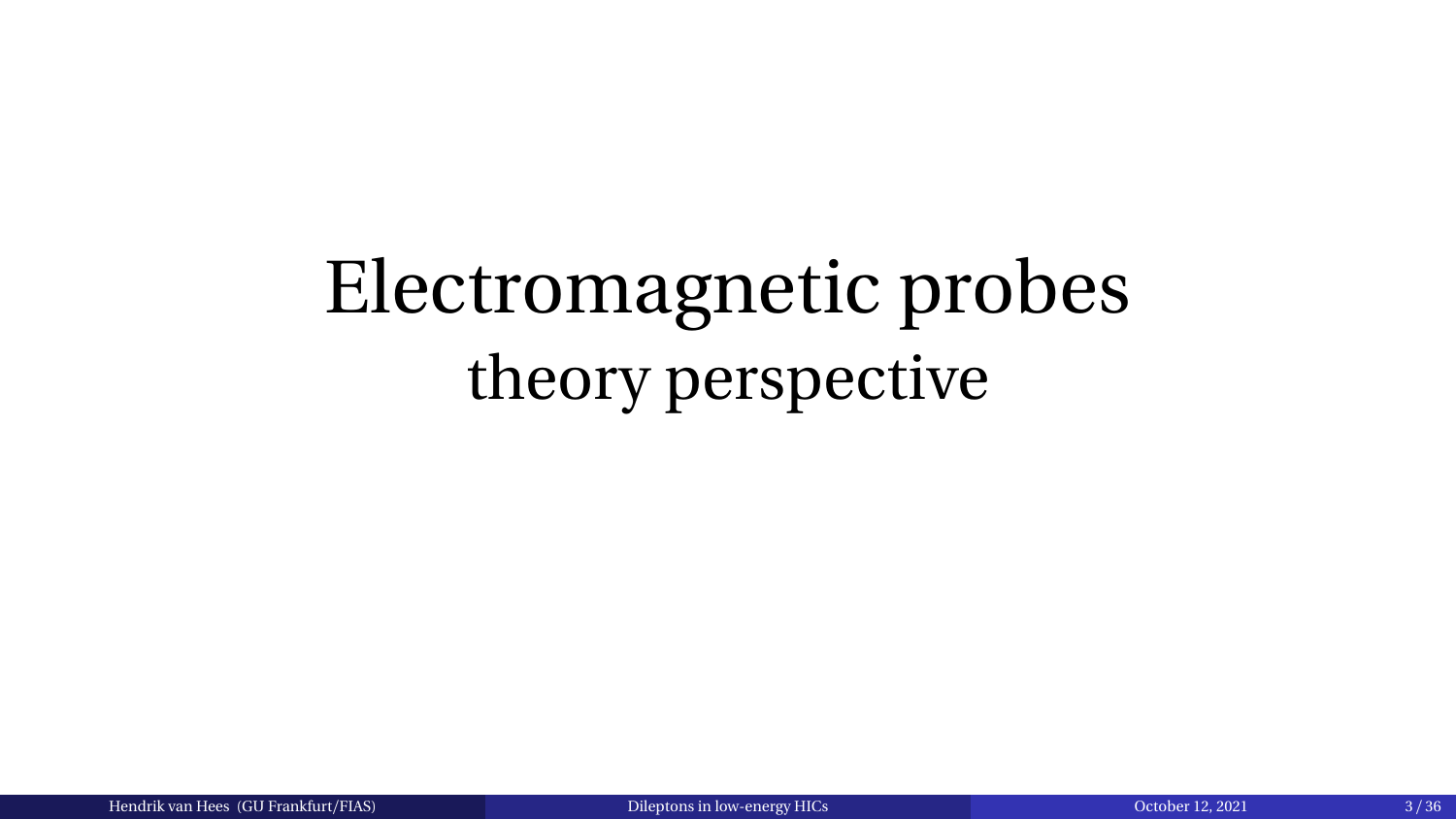# Electromagnetic probes in heavy-ion collisions

- *γ*,*ℓ* ± : no strong interactions
- reflect whole "history" of collision:
	- from pre-equilibrium phase
	- **•** from thermalized medium QGP and hot hadron gas
	- from VM decays after thermal freezeout



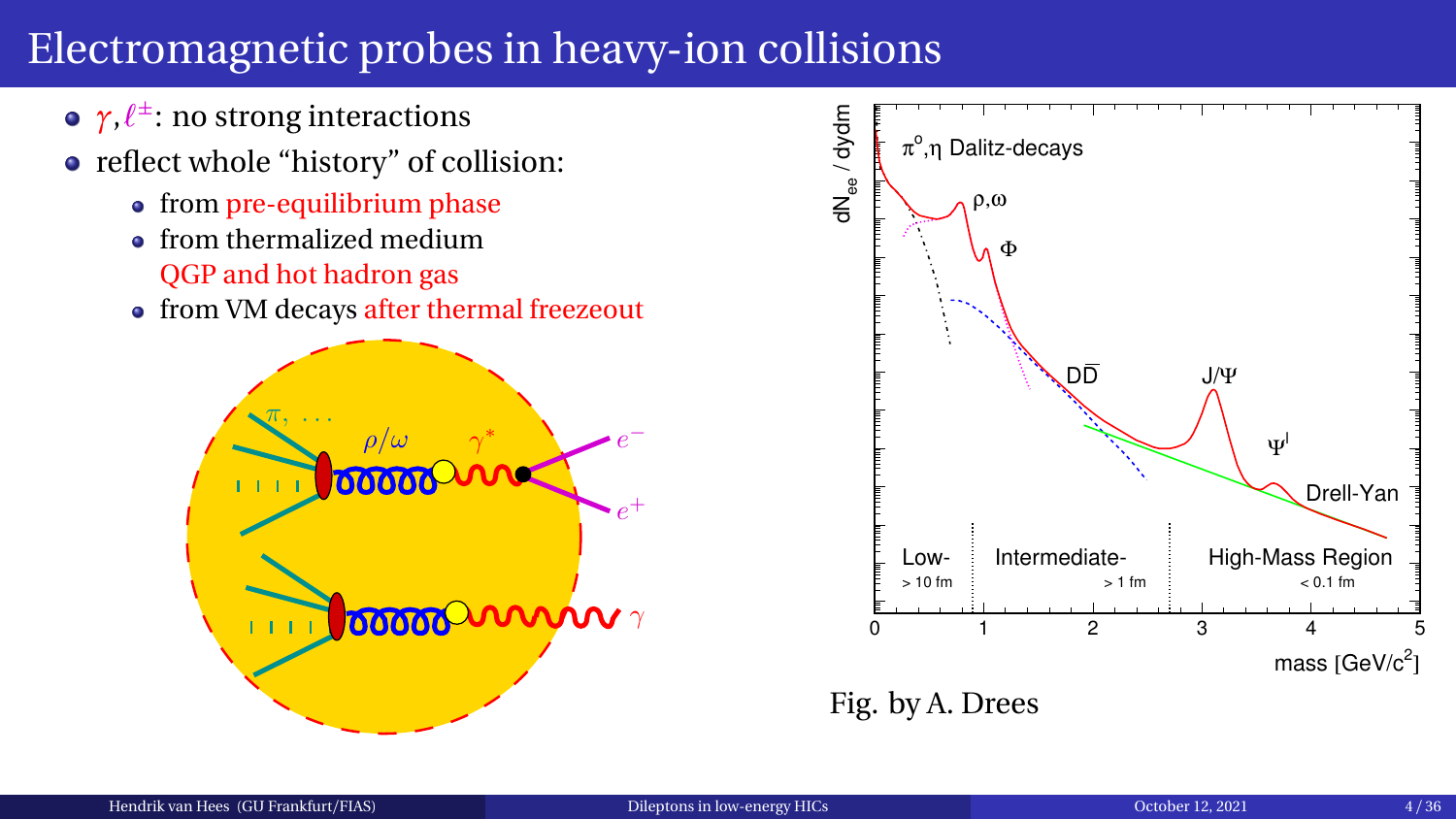## <span id="page-4-0"></span>Electromagnetic probes from thermal source

retarded electromagnetic-current-correlation function

$$
\Pi^{\mu\nu}_{em,i} = i \int d^4x \, \exp(iqx) \Theta(x^0) \langle \left[j^{\mu}_{em,i}(x), j^{\nu}_{em,i}(0)\right] \rangle
$$

• McLerran-Toimela formula [[MT85,](#page-39-0) [GK91](#page-38-0)]

$$
q_0 \frac{dN_{\gamma}}{d^4x d^3 \vec{q}} = -\frac{\alpha_{\text{em}}}{2\pi^2} g^{\mu\nu} \text{Im } \Pi_{\mu\nu}^{(\text{ret})}(q, u) \Big|_{q_0 = |\vec{q}|} f_B(q \cdot u)
$$

$$
\frac{dN_{e^+e^-}}{d^4x d^4 q} = -g^{\mu\nu} \frac{\alpha^2}{3q^2 \pi^3} \text{Im } \Pi_{\mu\nu}^{(\text{ret})}(q, u) \Big|_{q^2 = M_{e^+e^-}^2} f_B(q \cdot u)
$$

- Lorentz covariant (dependent on four-velocity of fluid cell, *u*)
- $q \cdot u = E_{cm}$ : Doppler blue shift of  $q_T$  spectra!
- *t* o lowest order in *α*:  $4πα\Pi_{μν} ≈ Σ^{(γ)}_{μν}$
- vector-meson dominance model:

$$
\Sigma^{\gamma}_{\mu\nu}=\pmb{\text{vol}}_{\pmb{0}\pmb{0}\pmb{0}\pmb{0}\pmb{0}}^{\qmb{G}_{\rho}}\pmb{\text{vol}}
$$

*ℓ* + *ℓ* − -inv.-mass spectra ⇒ in-med. spectral functions of vector mesons (*ρ*, *ω*, *φ*)!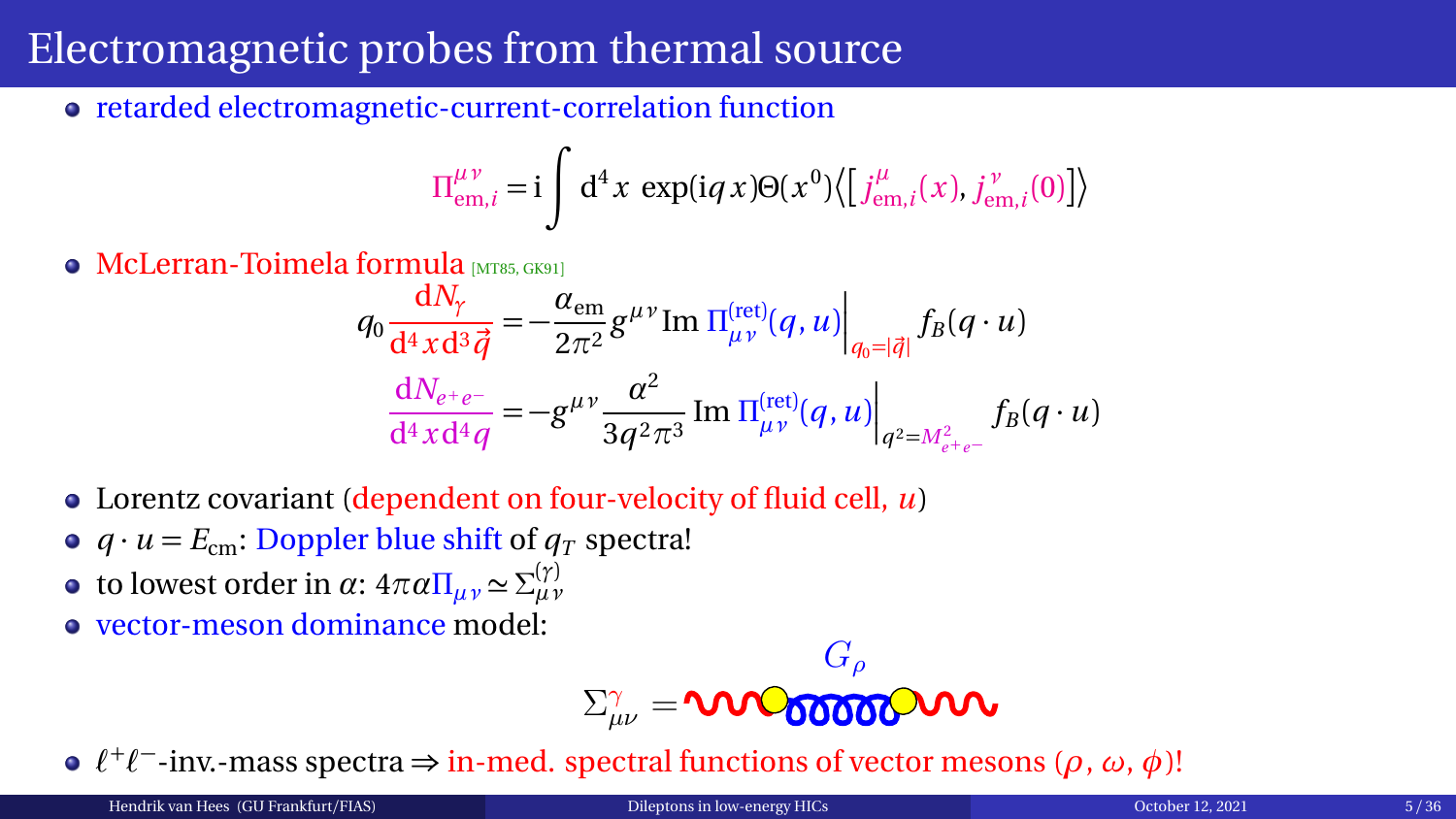#### Radiation from thermal QGP:  $q\bar{q}$  annihilation

General: McLerran-Toimela formula

$$
\frac{\mathrm{d} N^{(\rm MT)}_{l+l-}}{\mathrm{d}^4x \mathrm{d}^4q} = -\frac{\alpha^2}{3\pi^3} \frac{L(M^2)}{M^2} g_{\mu\nu} \text{Im} \sum_i \Pi^{\mu\nu}_{\rm em,i}(M,\vec{q}) f_B(q\cdot u)
$$

- $\bullet$  in QGP phase:  $q\bar{q}$  annihilation
- hard-thermal-loop improved em. current-current correlator

$$
-i\Pi_{em,QGP} = \underbrace{\gamma^*}_{q} \underbrace{\bar{q}}_{q} \qquad \qquad \gamma^*_{\text{max}}
$$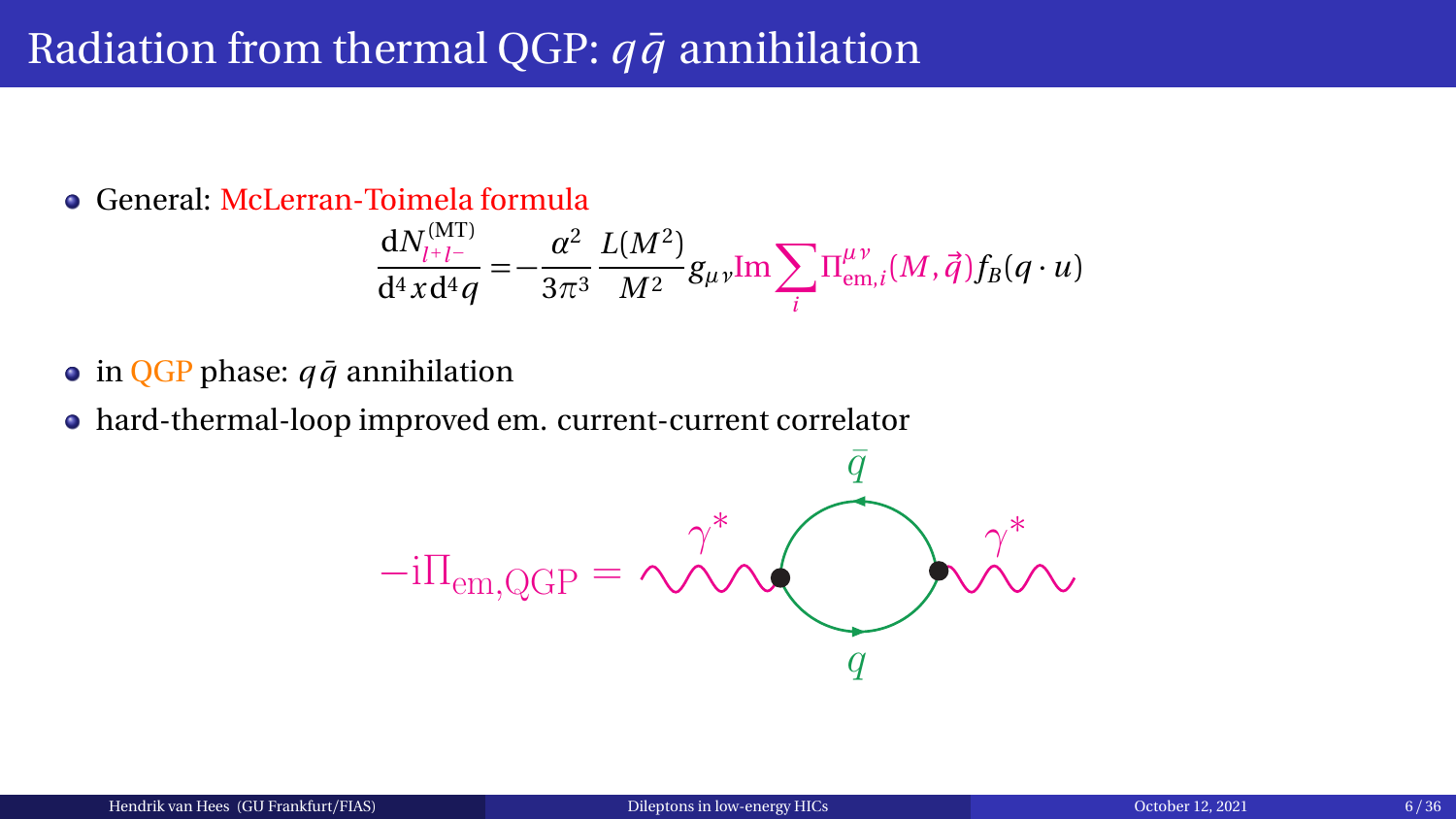# Radiation from hadronic sources: *ρ*, *ω*, *φ* decays

• model assumption: vector-meson dominance

$$
\rho \gamma^*
$$
\n
$$
\gamma^*
$$
\n
$$
\gamma^*
$$
\n
$$
\gamma^*
$$
\n
$$
\gamma^*
$$
\n
$$
\gamma^*
$$
\n
$$
\gamma^*
$$
\n
$$
\gamma^*
$$
\n
$$
\gamma^*
$$
\n
$$
\gamma^*
$$
\n
$$
\gamma^*
$$
\n
$$
\gamma^*
$$
\n
$$
\gamma^*
$$
\n
$$
\gamma^*
$$
\n
$$
\gamma^*
$$
\n
$$
\gamma^*
$$
\n
$$
\gamma^*
$$
\n
$$
\gamma^*
$$
\n
$$
\gamma^*
$$
\n
$$
\gamma^*
$$
\n
$$
\gamma^*
$$
\n
$$
\gamma^*
$$
\n
$$
\gamma^*
$$
\n
$$
\gamma^*
$$
\n
$$
\gamma^*
$$
\n
$$
\gamma^*
$$
\n
$$
\gamma^*
$$
\n
$$
\gamma^*
$$
\n
$$
\gamma^*
$$
\n
$$
\gamma^*
$$
\n
$$
\gamma^*
$$
\n
$$
\gamma^*
$$
\n
$$
\gamma^*
$$
\n
$$
\gamma^*
$$
\n
$$
\gamma^*
$$
\n
$$
\gamma^*
$$
\n
$$
\gamma^*
$$
\n
$$
\gamma^*
$$
\n
$$
\gamma^*
$$
\n
$$
\gamma^*
$$
\n
$$
\gamma^*
$$
\n
$$
\gamma^*
$$
\n
$$
\gamma^*
$$
\n
$$
\gamma^*
$$
\n
$$
\gamma^*
$$
\n
$$
\gamma^*
$$
\n
$$
\gamma^*
$$
\n
$$
\gamma^*
$$
\n
$$
\gamma^*
$$
\n
$$
\gamma^*
$$
\n
$$
\gamma^*
$$
\n
$$
\gamma^*
$$
\n
$$
\gamma^*
$$
\n
$$
\gamma^*
$$
\n
$$
\gamma^*
$$
\n
$$
\gamma^*
$$
\n
$$
\gamma^*
$$
\n
$$
\gamma^*
$$
\n
$$
\gamma^*
$$
\n
$$
\gamma^*
$$
\n
$$
\gamma^*
$$
\n
$$
\gamma^*
$$
\n
$$
\gamma^*
$$
\n
$$
\gamma
$$

- special case of McLerran-Toimela (MT) formula
- $M^2 = q^2$ : invariant mass, *M*, of dilepton pair
- $L(M^2) = (1 + 2m_l^2/M^2)\sqrt{1 4m_l^2/M^2}$ : dilepton phase-space factor
- *D*<sup>μν</sup>(*M*,  $\vec{q}$ ): (four-transverse part of) in-medium *ρ* propagator at given *T*(*t*), *µ*<sub>meson/baryon(*t*)</sub>
- analogous for *ω* and *φ*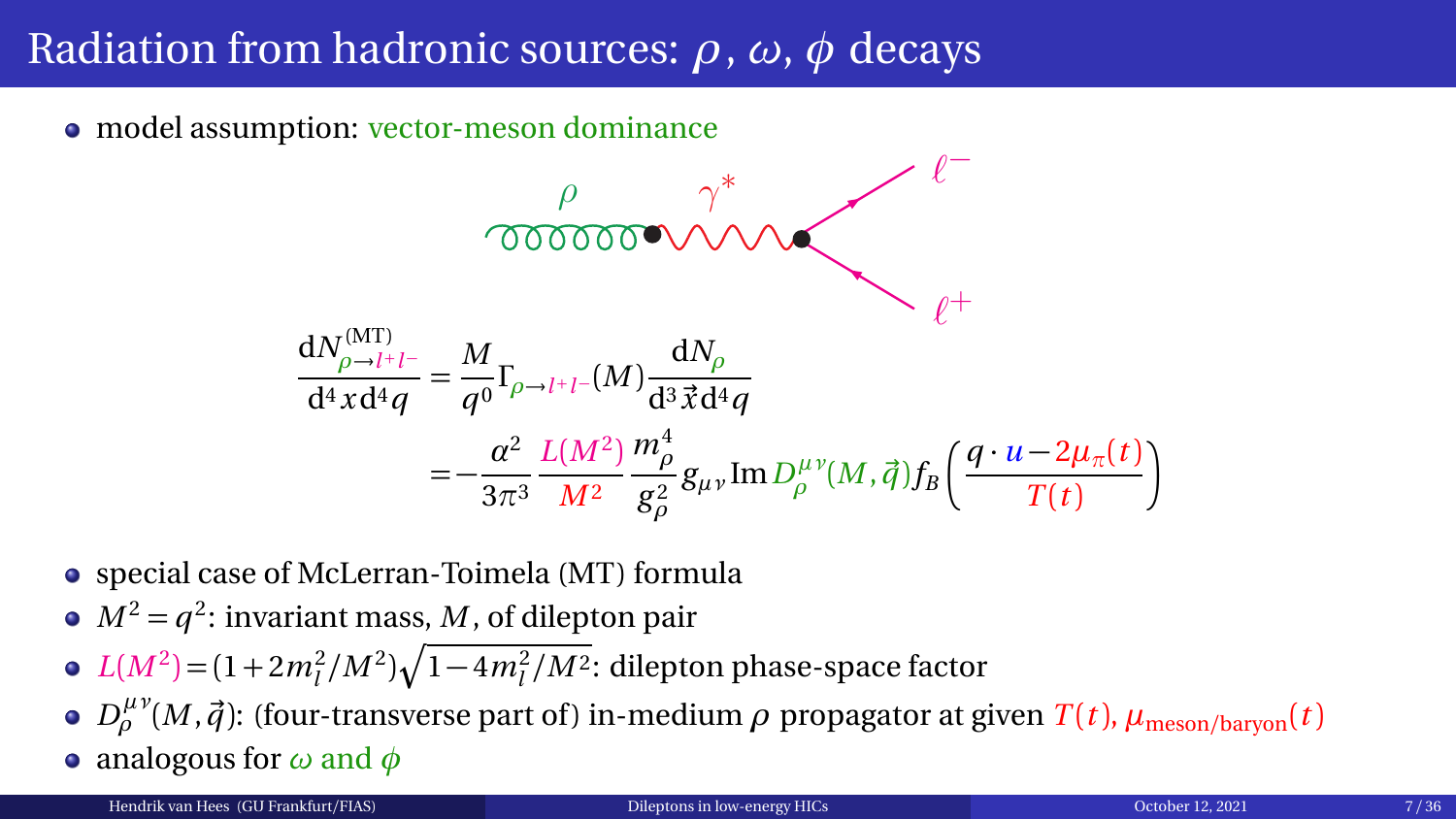## <span id="page-7-0"></span>Transition form factors: "*ρ* mesons" via VMD



- vector mesons have "vacuum spectral shapes"
- propagated as "on-shell particles" of finite lifetime and variable mass
- Dalitz decay: 1 particle  $\rightarrow$  3 particles
- *V*:  $ω \rightarrow π + γ^* \rightarrow π + l^+ + l^-$
- *P*, *S*:  $\pi$ ,  $\eta \rightarrow \gamma + \gamma^* \rightarrow \gamma + \ell^+ + \ell^-$
- *R*: Baryon resonances  $\Delta$ ,  $N^* \to N + V \to N + \gamma^* \to N + \ell^+ + \ell^-$
- vector-meson dominance: model for hadron em. trans. FF

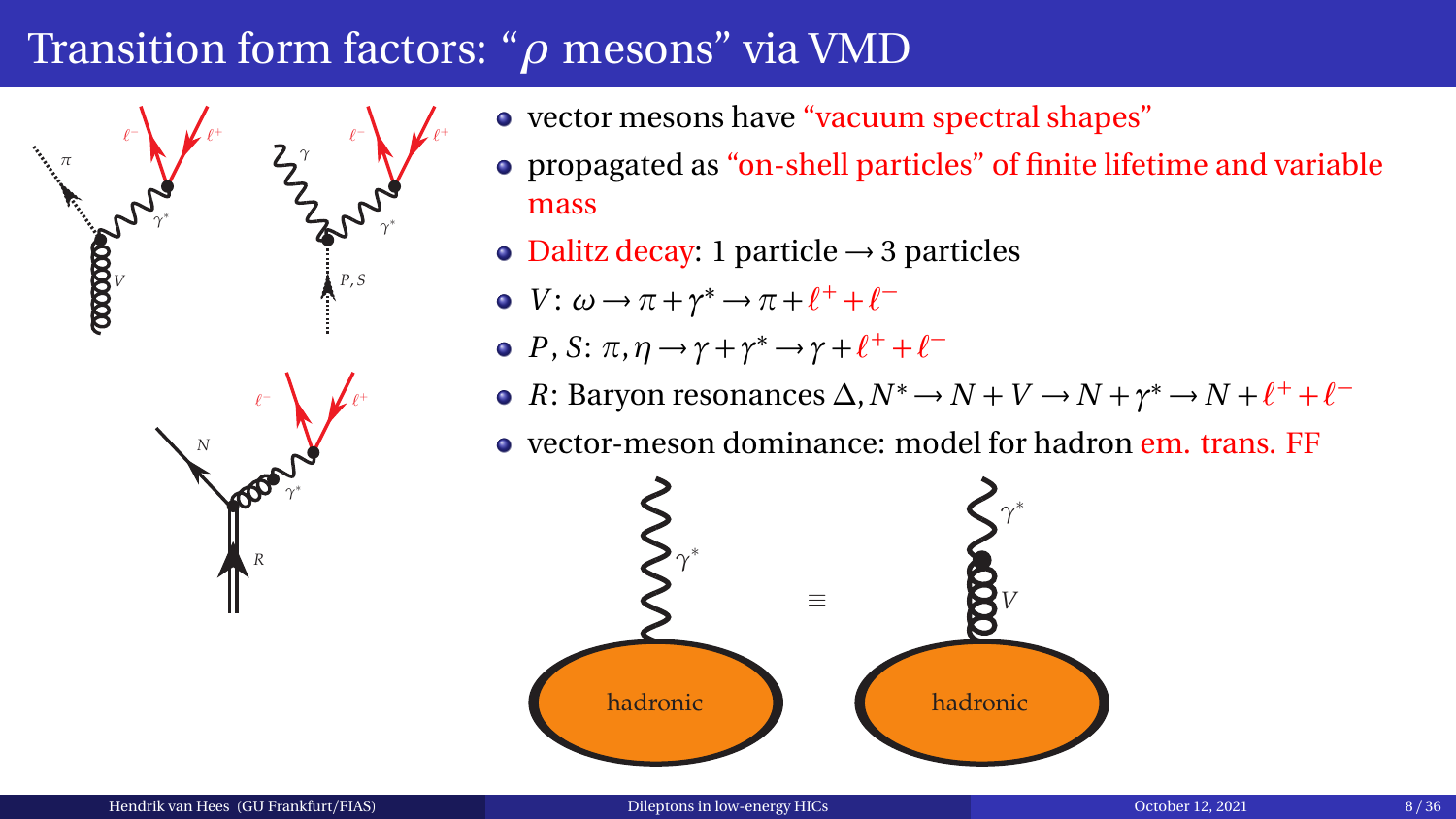# GiBUU: "*ρ* meson" in pp

• production through hadron resonances

 $NN \rightarrow NR \rightarrow NN \rho$ ,  $NN \rightarrow N \Delta \rightarrow NN \pi \rho$ 



- $\bullet$  plots: J. Weil et al [[WHM12,](#page-40-1) [ABB](#page-37-0)<sup>+</sup>14]
- VMD model ⇔ em. transition form factors of baryon resonances!
- "*ρ*"-line shape "modified" already in elementary hadronic reactions
- due to production mechanism via resonances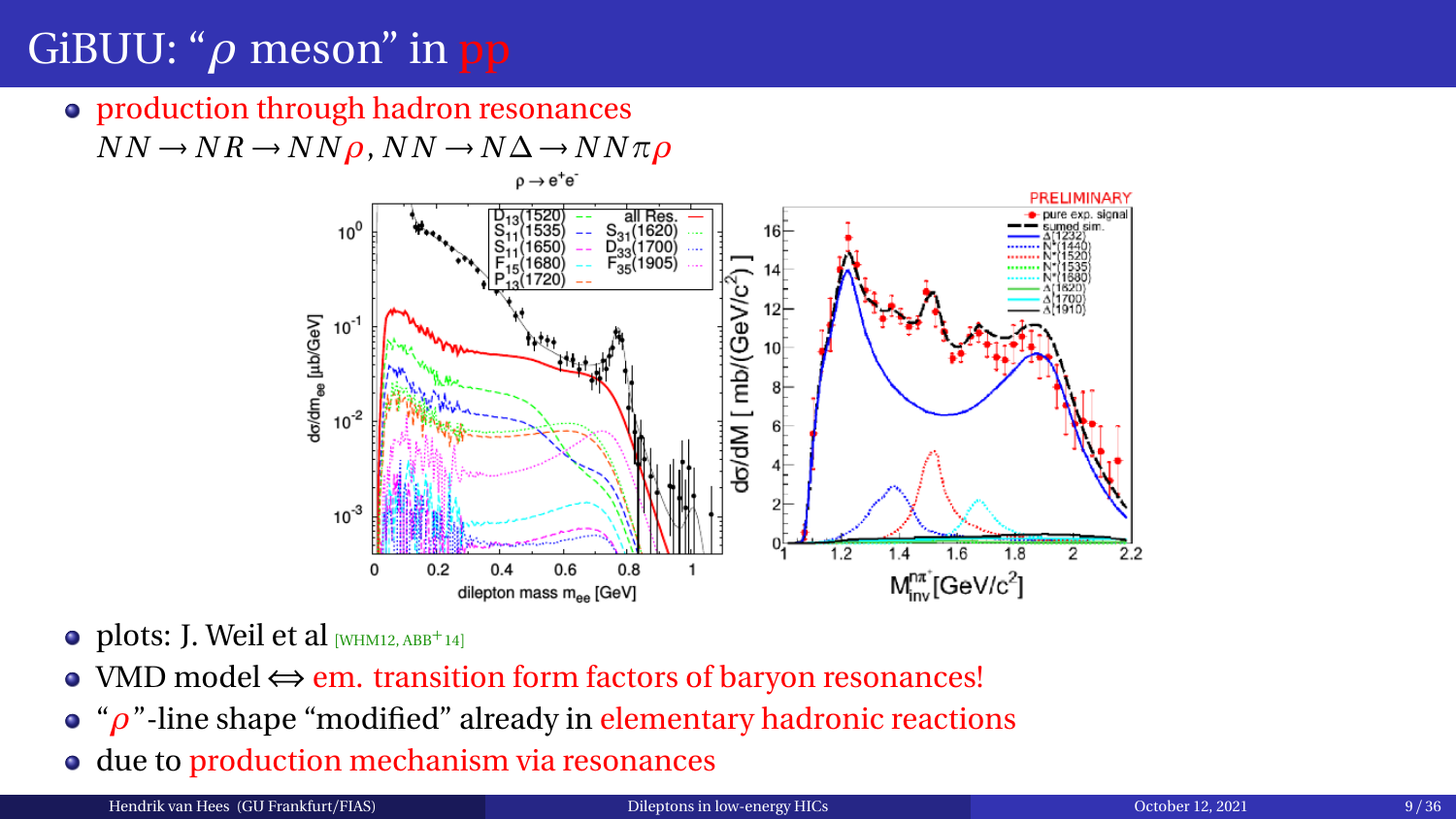# Hadronic many-body theory

- hadronic many-body theory (HMBT) for vector mesons [Ko et al, Chanfray et al, Herrmann et al, Rapp et al, ...]
- *ππ* interactions and baryonic excitations
- $\bullet$ effective hadronic models, implementing symmetries
- **•** parameters fixed from phenomenology (photon absorption at nucleons and nuclei,  $\pi N \rightarrow \rho N$ )
- evaluated at finite temperature and density
- self-energies  $\Rightarrow$  mass shift and broadening in the medium



- Baryons important, even at low **net** baryon density  $n_B n_{\bar{B}}$
- reason:  $n_B + n_{\bar{B}}$  relevant (CP inv. of strong interactions)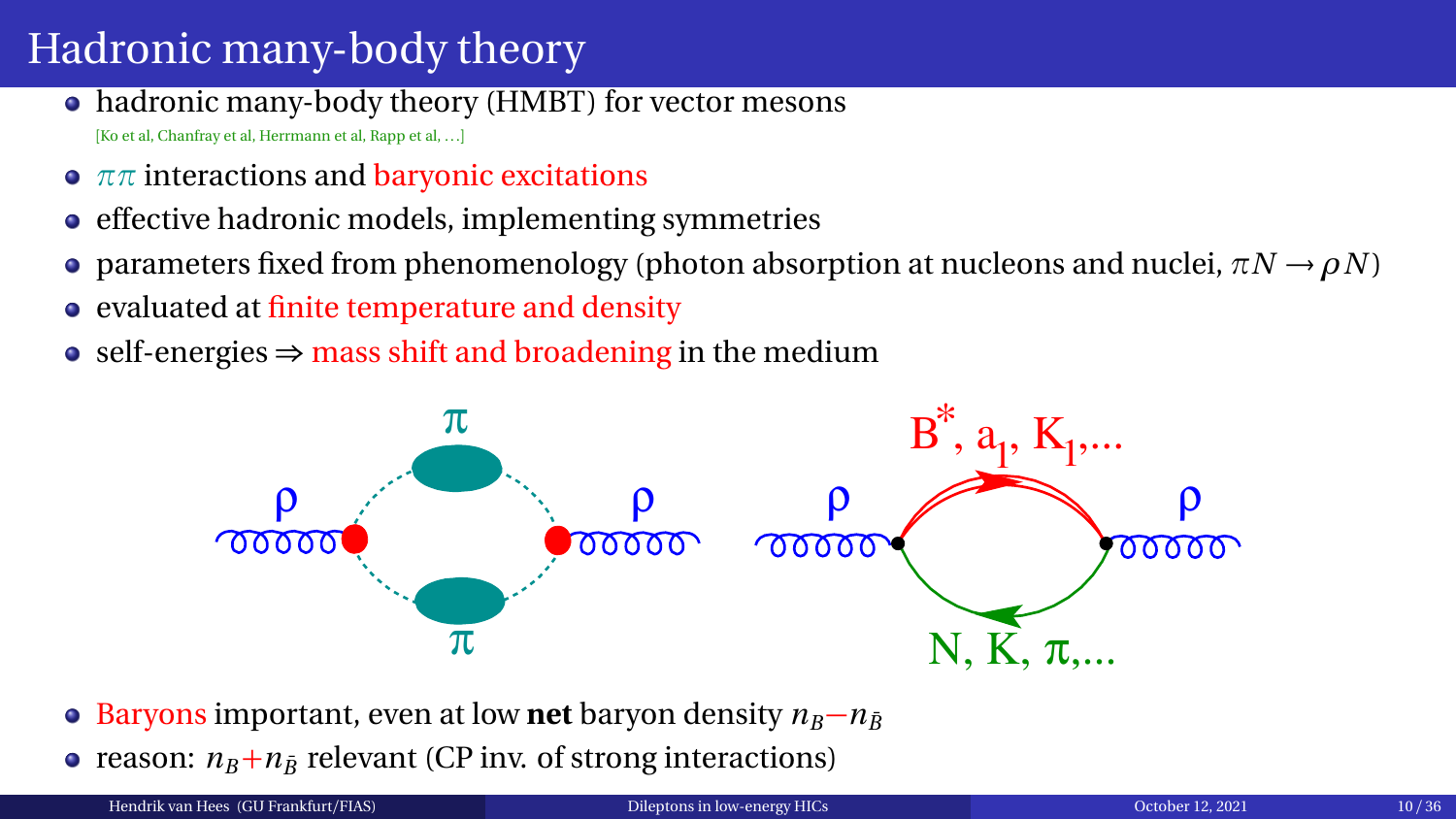#### Meson contributions



[[RG99](#page-39-1)]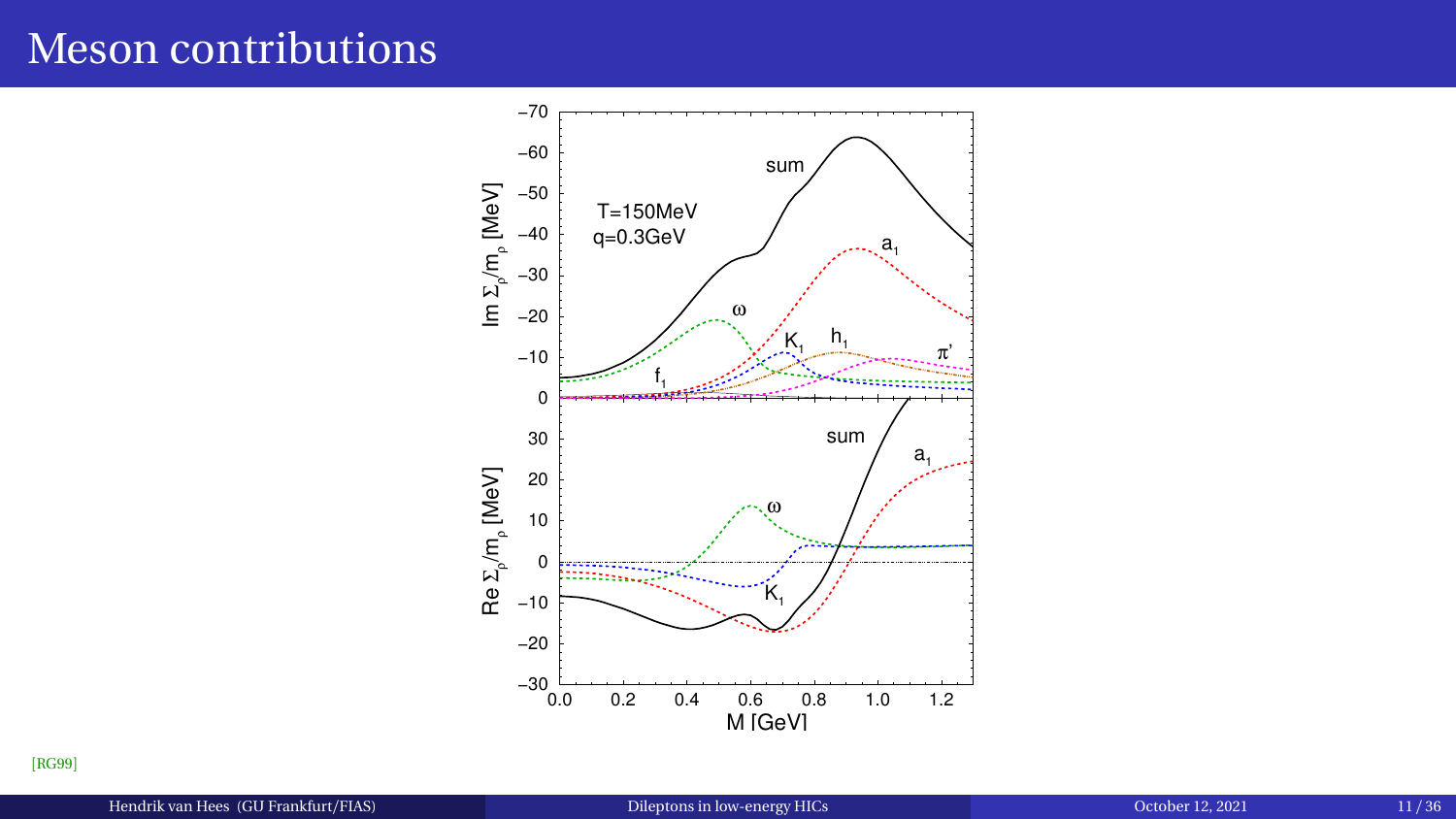## In-medium spectral functions and baryon effects



[[RW99](#page-39-2)]

#### • baryon effects important

- large contribution to broadening of the peak
- responsible for most of the strength at small *M*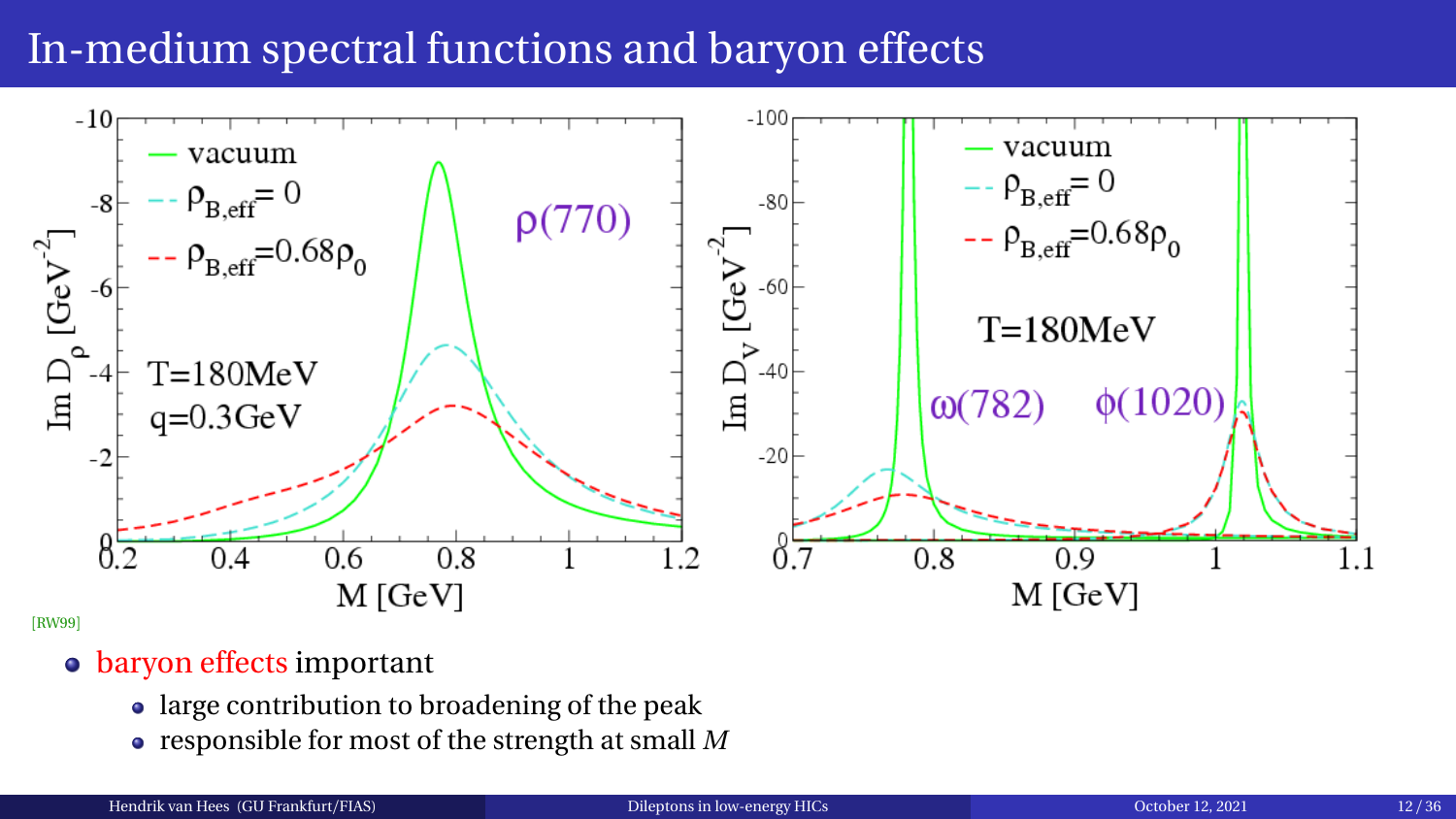#### Dilepton rates: Hadron gas  $\leftrightarrow$  QGP

- in-medium hadron gas matches with QGP
- similar results also for *γ* rates
- "quark-hadron duality"?



[[Rap13](#page-39-3)]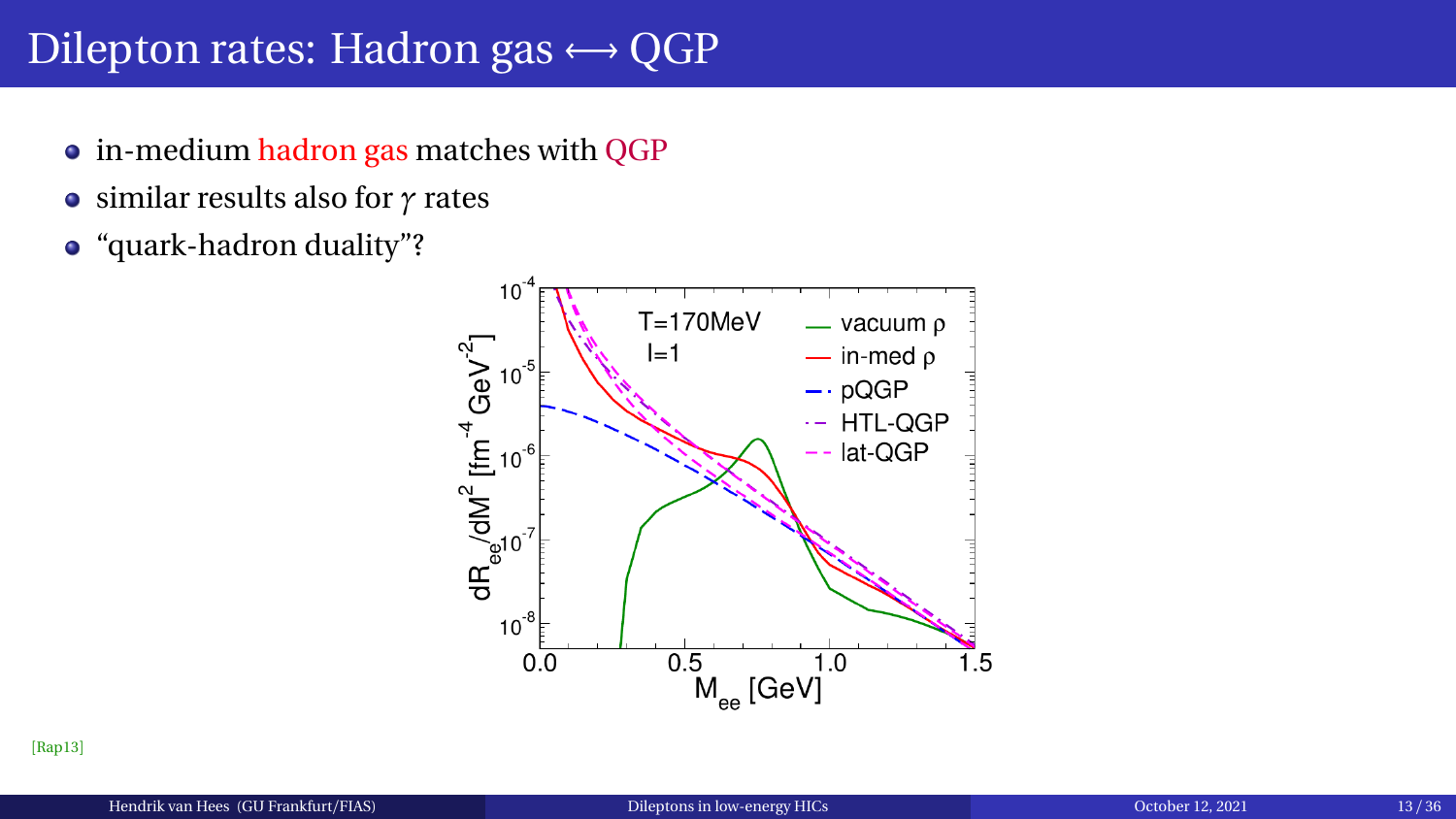# <span id="page-13-0"></span>Bulk-medium evolution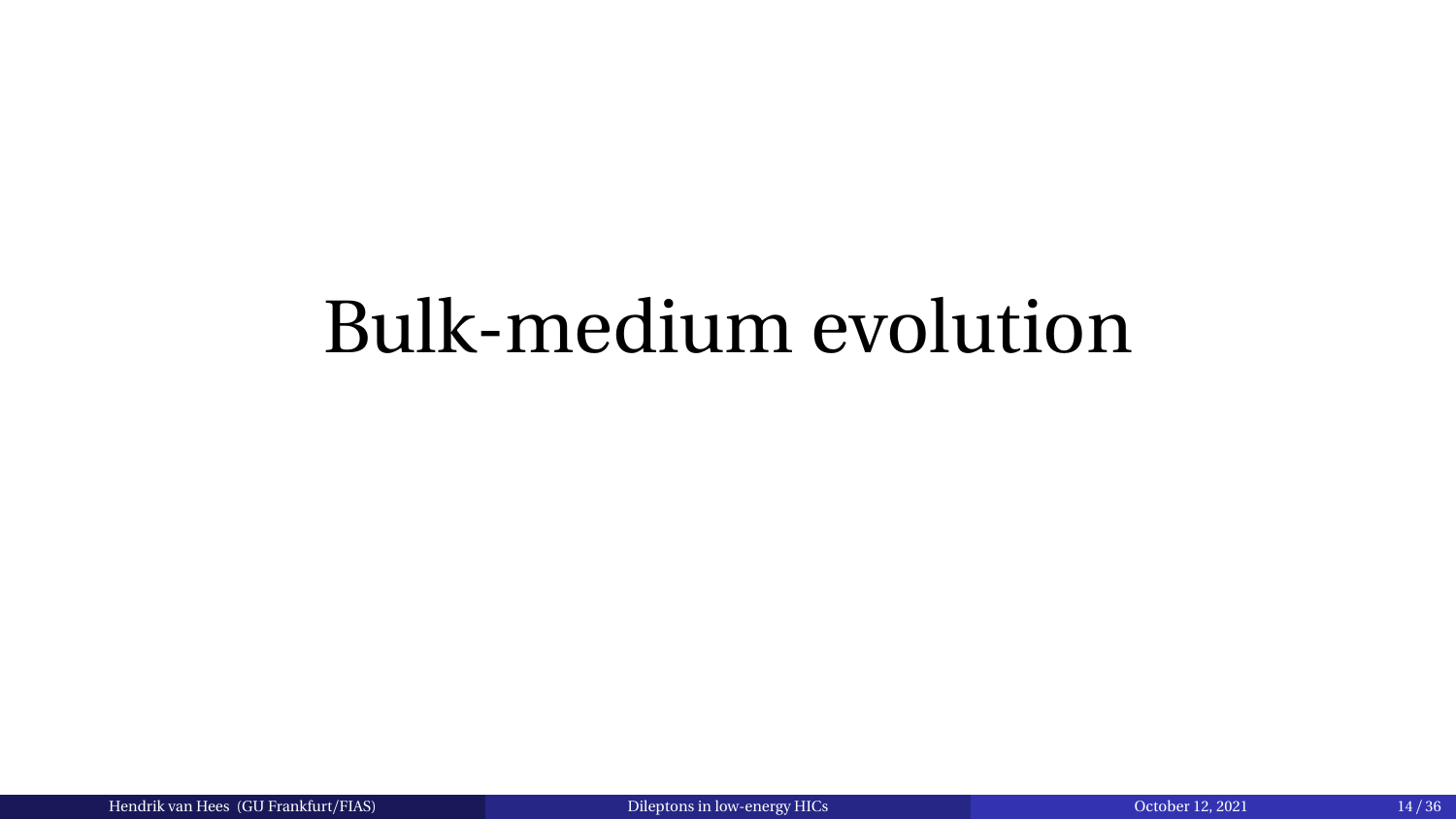#### • established transport models for bulk evolution

- e.g., UrQMD, GiBUU, BAMPS, (p)HSD,...
- solve Boltzmann equation for hadrons and/or partons
- dilemma: need medium-modified dilepton/photon emission rates
- usually available only in equilibrium QFT calculations
- ways out:
	- (ideal) hydrodynamics  $\Rightarrow$  local thermal equilibrium  $\Rightarrow$  use equilibrium rates
	- transport-hydro hybrid model: treat early stage with transport, then coarse grain ⇒ switch to hydro ⇒ switch back to transport (Cooper-Frye "particlization")
- here: UrQMD transport for entire bulk evolution

 $\Rightarrow$  use coarse graining in space-time cells  $\Rightarrow$  extract  $T$ ,  $\mu_B$ ,  $\mu_{\pi}$ , ...  $\Rightarrow$  use equilibrium rates locally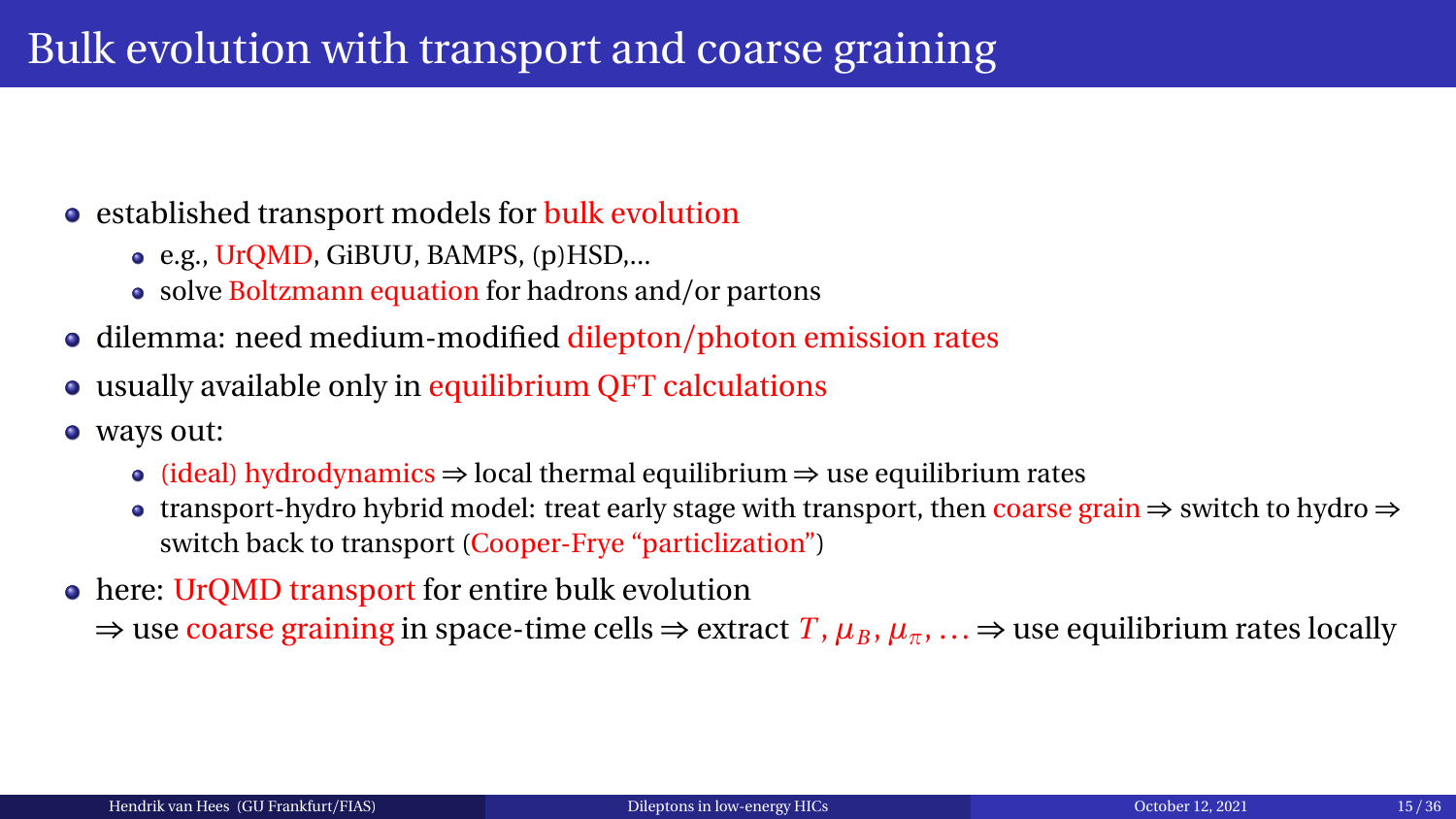## <span id="page-15-0"></span>Coarse-grained UrQMD (CGUrQMD)

- problem with medium modifications of spectral functions/interactions
- only available in equilibrium many-body QFT models
- use "in-medium cross sections" naively: double counting?!?
- way out: map transport to local-equilibrium fluid
- use ensemble of UrQMD runs with an equation of state
- $\bullet$  space-time grid with  $\Delta t = 0.2$  fm/*c*,  $\Delta x = 0.8$  fm
- fit temperature, chemical potentials, flow-velocity field from anisotropic energy-momentum tensor [[FMRS13](#page-38-1)]

$$
T^{\mu\nu}\!=\!(\epsilon+P_{\perp})u^{\mu}u^{\nu}-P_{\perp}g^{\mu\nu}\!-\!(P_{\parallel}-P_{\perp})V^{\mu}V^{\nu}
$$

- thermal rates from partonic/hadronic QFT become applicable
- $\bullet$ here: extrapolated lattice QGP and Rapp-Wambach HMBT
- $\bullet$ caveat: consistency between EoS, matter content of QFT model/UrQMD!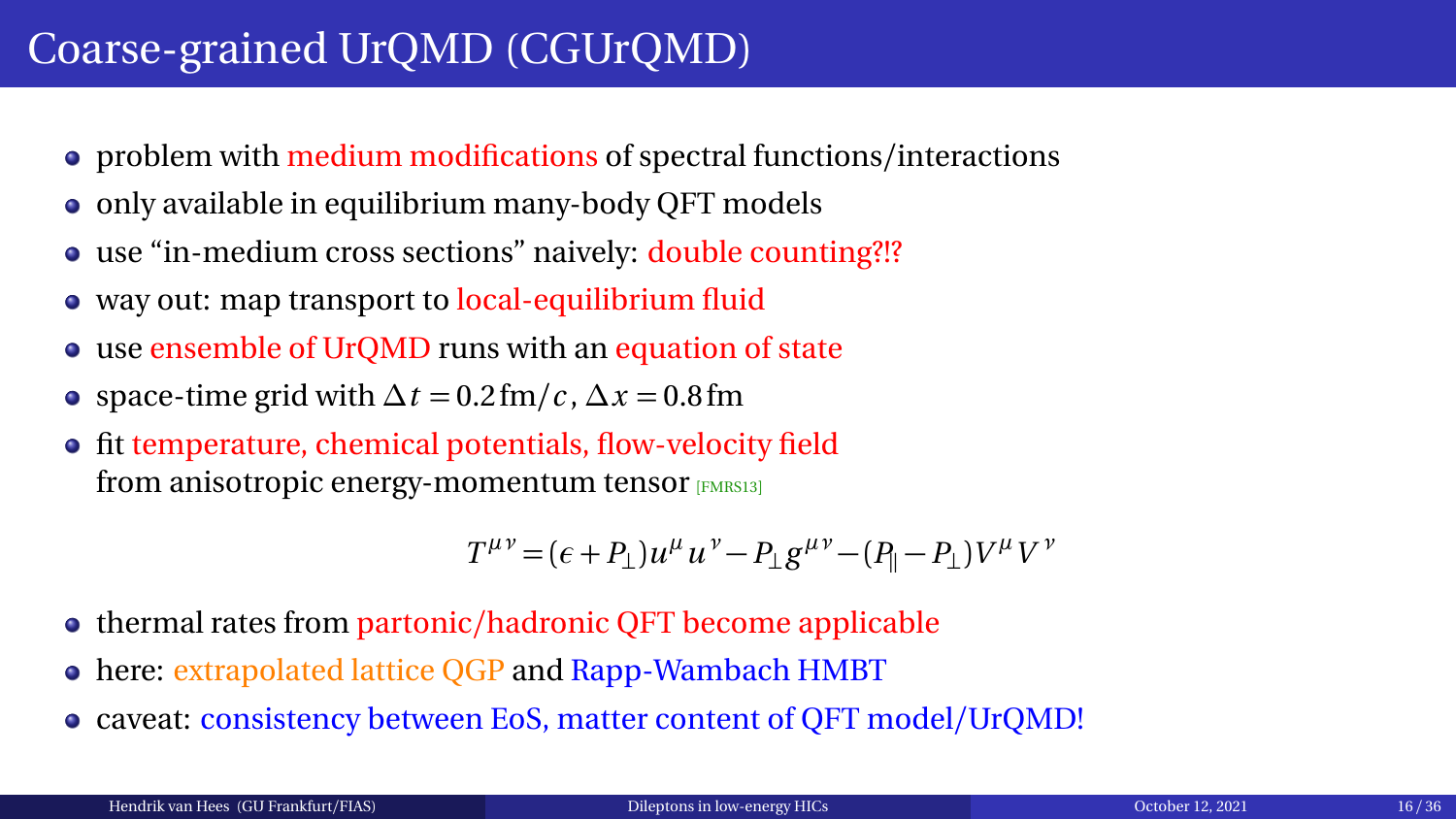### Coarse-grained UrQMD (CGUrQMD)

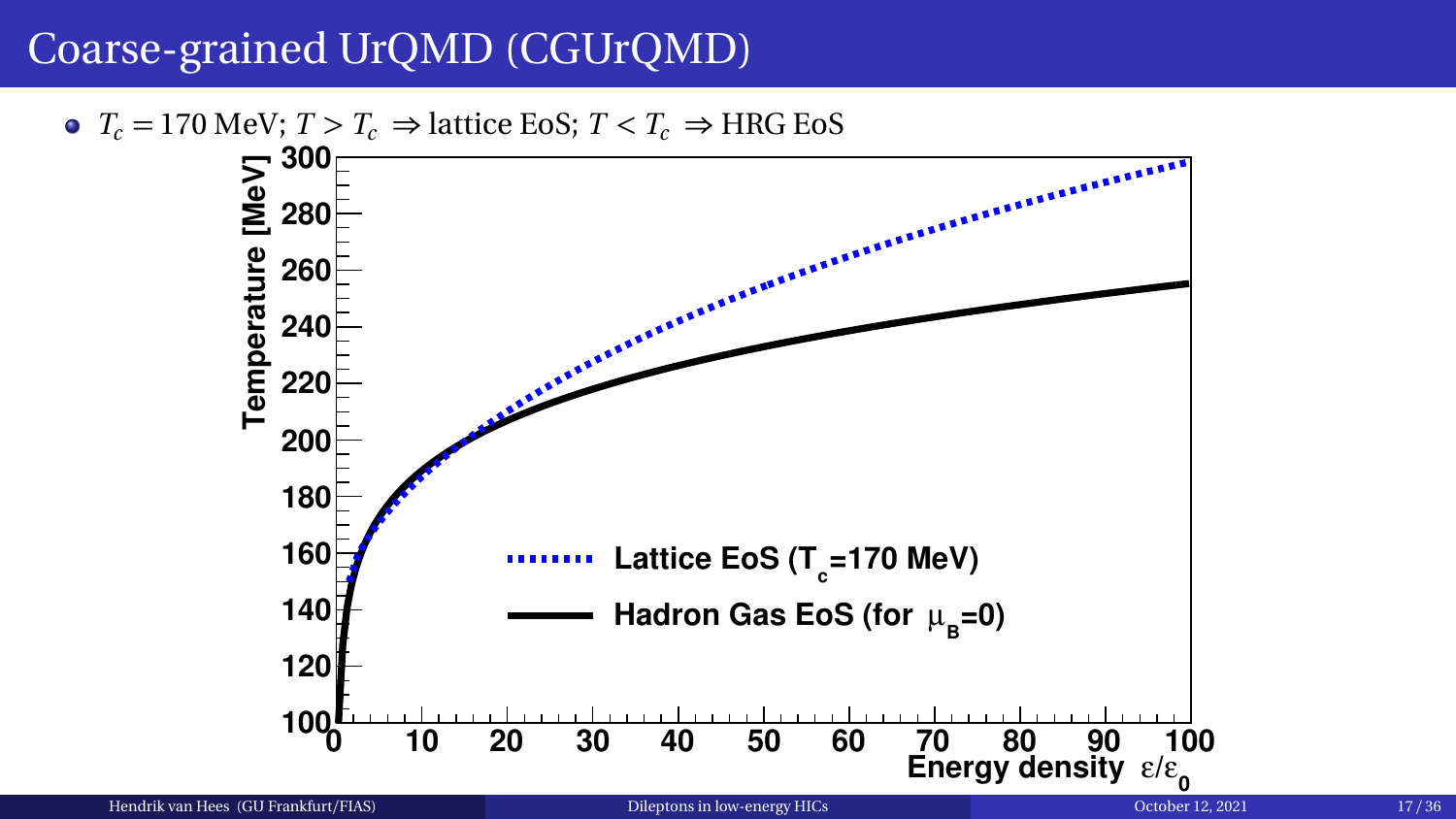## Coarse-grained UrQMD (CGUrQMD)

• pressure anisotropy (for  $In+In \& SPS$ ; NA60)

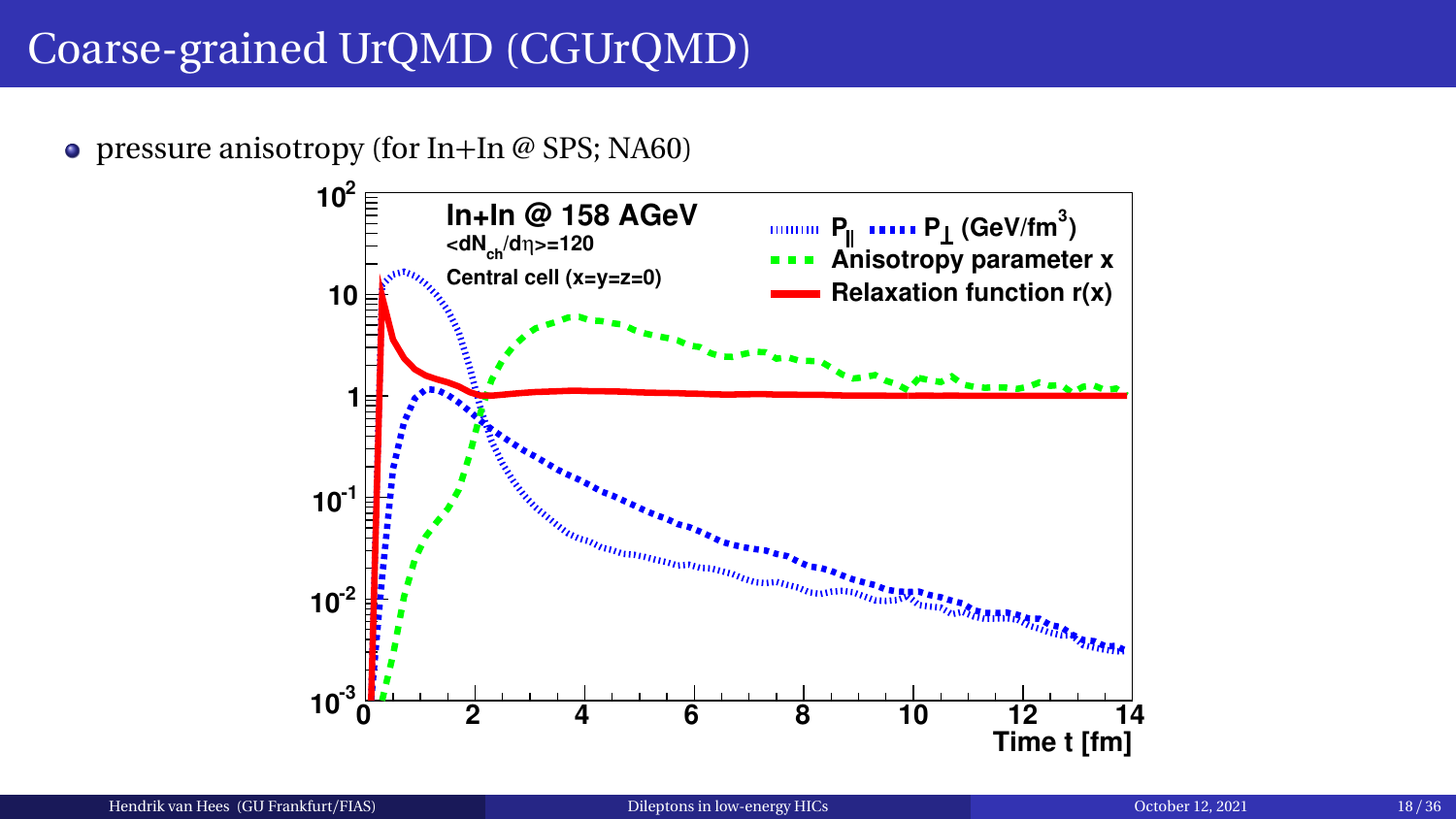# <span id="page-18-0"></span>Dielectrons (SIS/HADES)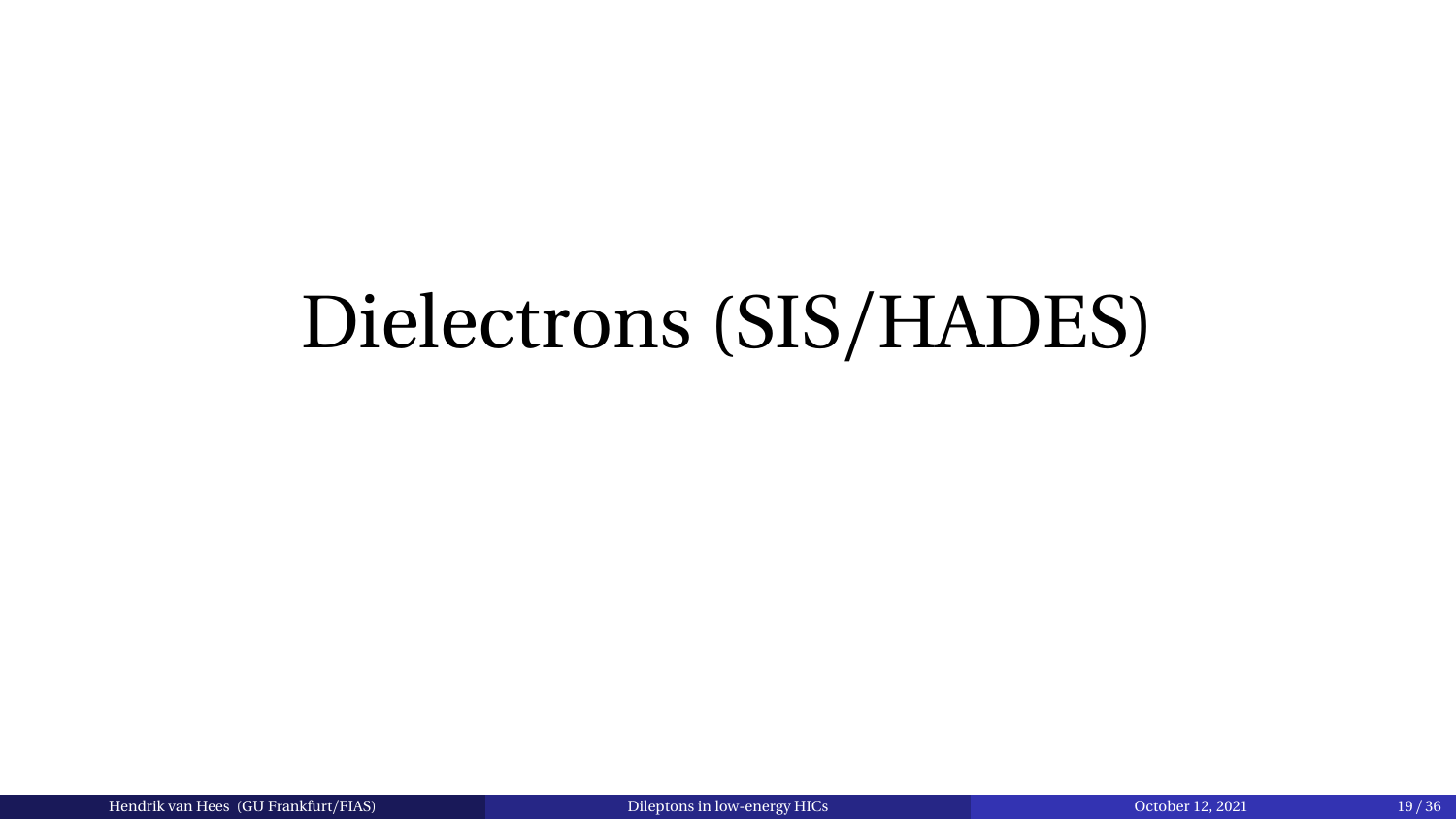- coarse-graining method works at low energies!
- UrQMD-medium evolution + RW-QFT rates

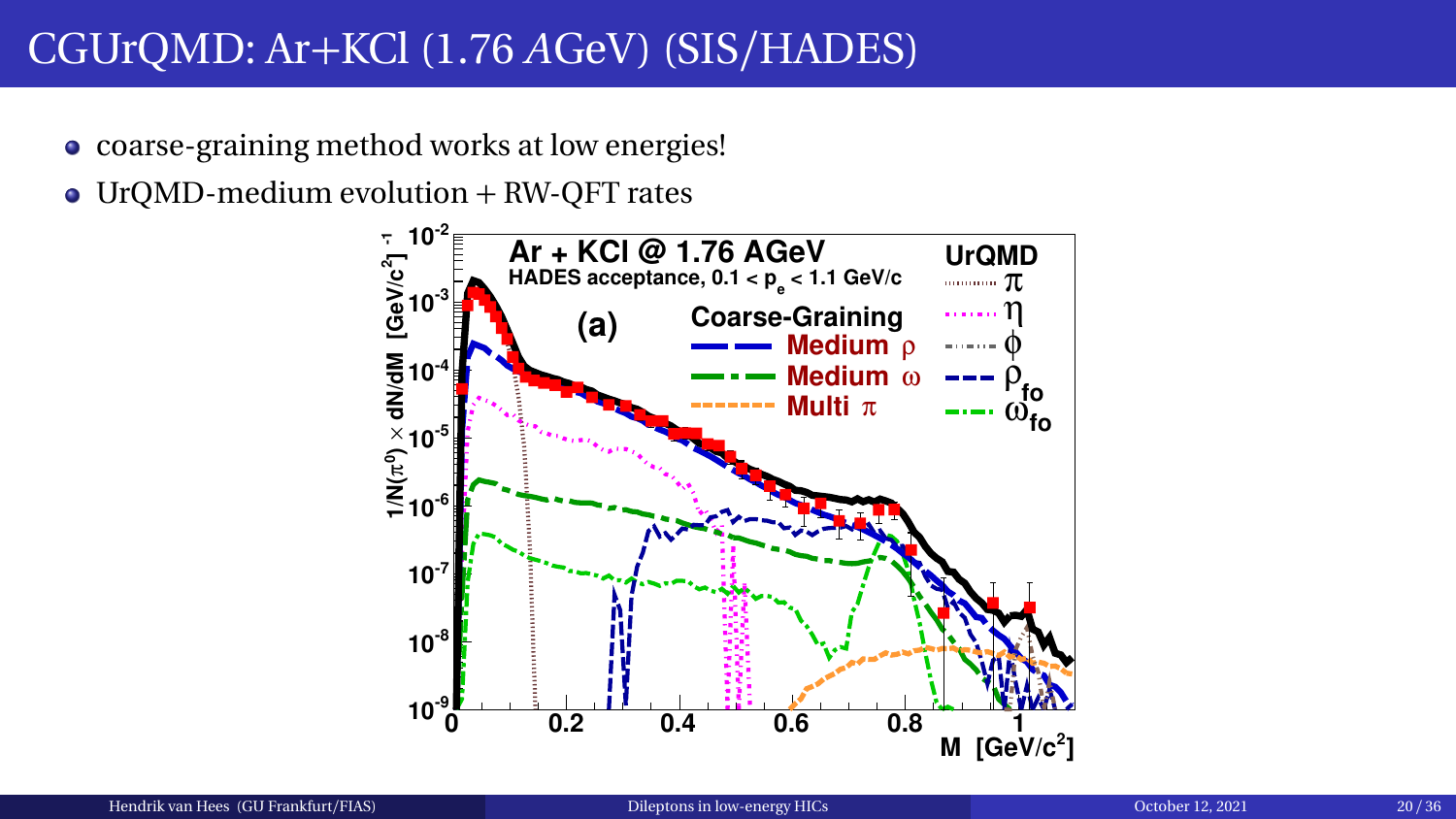- dielectron spectra from Ar + KCl(1.76  $A$ GeV)  $\rightarrow$  e<sup>+</sup>e<sup>-</sup> (SIS/HADES)
- $\bullet$   $m_t$  spectra
- $M_{ee}$  < 0.13 GeV

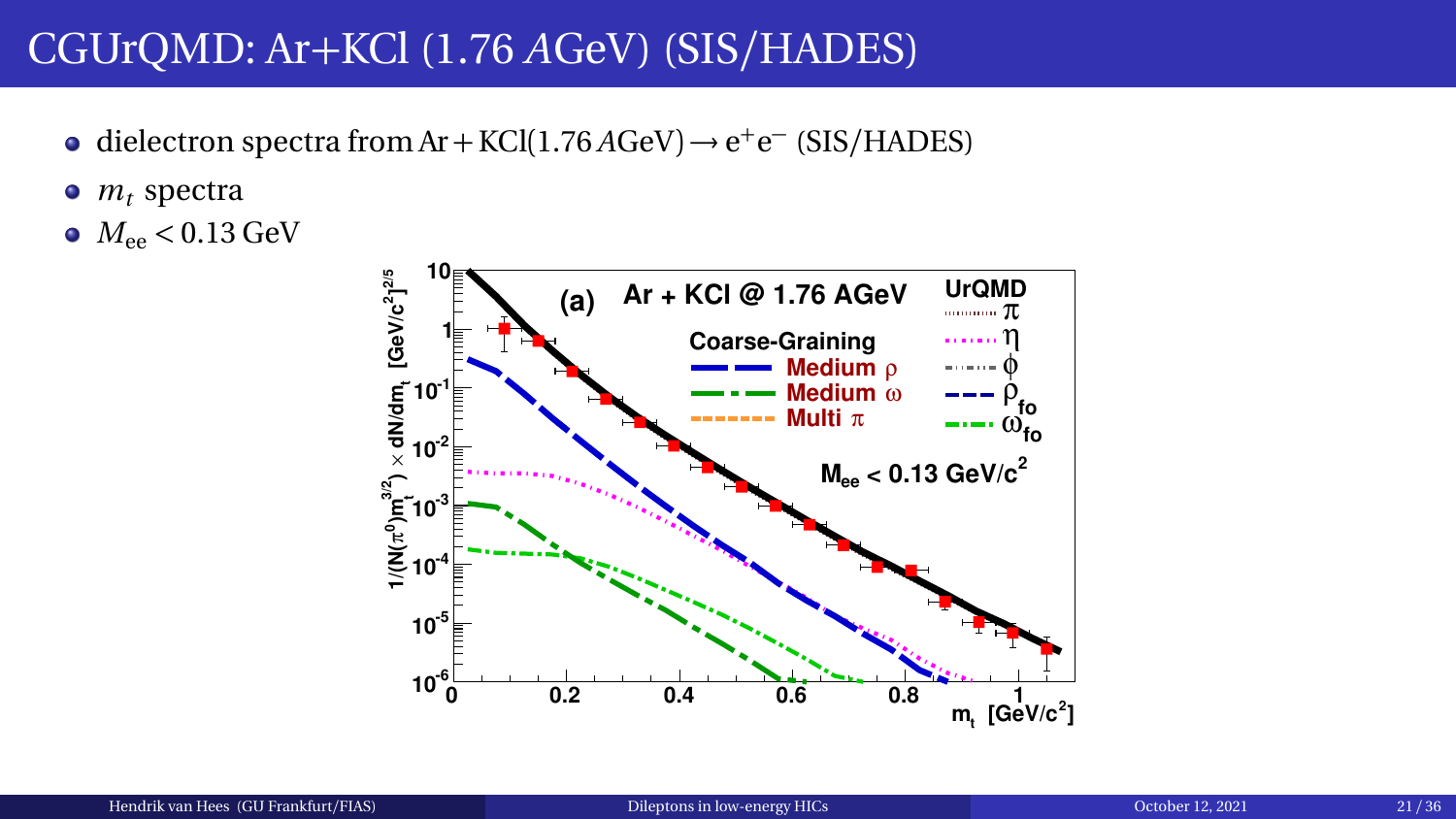- dielectron spectra from Ar + KCl(1.76  $A$ GeV)  $\rightarrow$  e<sup>+</sup>e<sup>-</sup> (SIS/HADES)
- $\bullet$   $m_t$  spectra
- $\bullet$  0.13 GeV $M_{ee}$  < 0.3 GeV

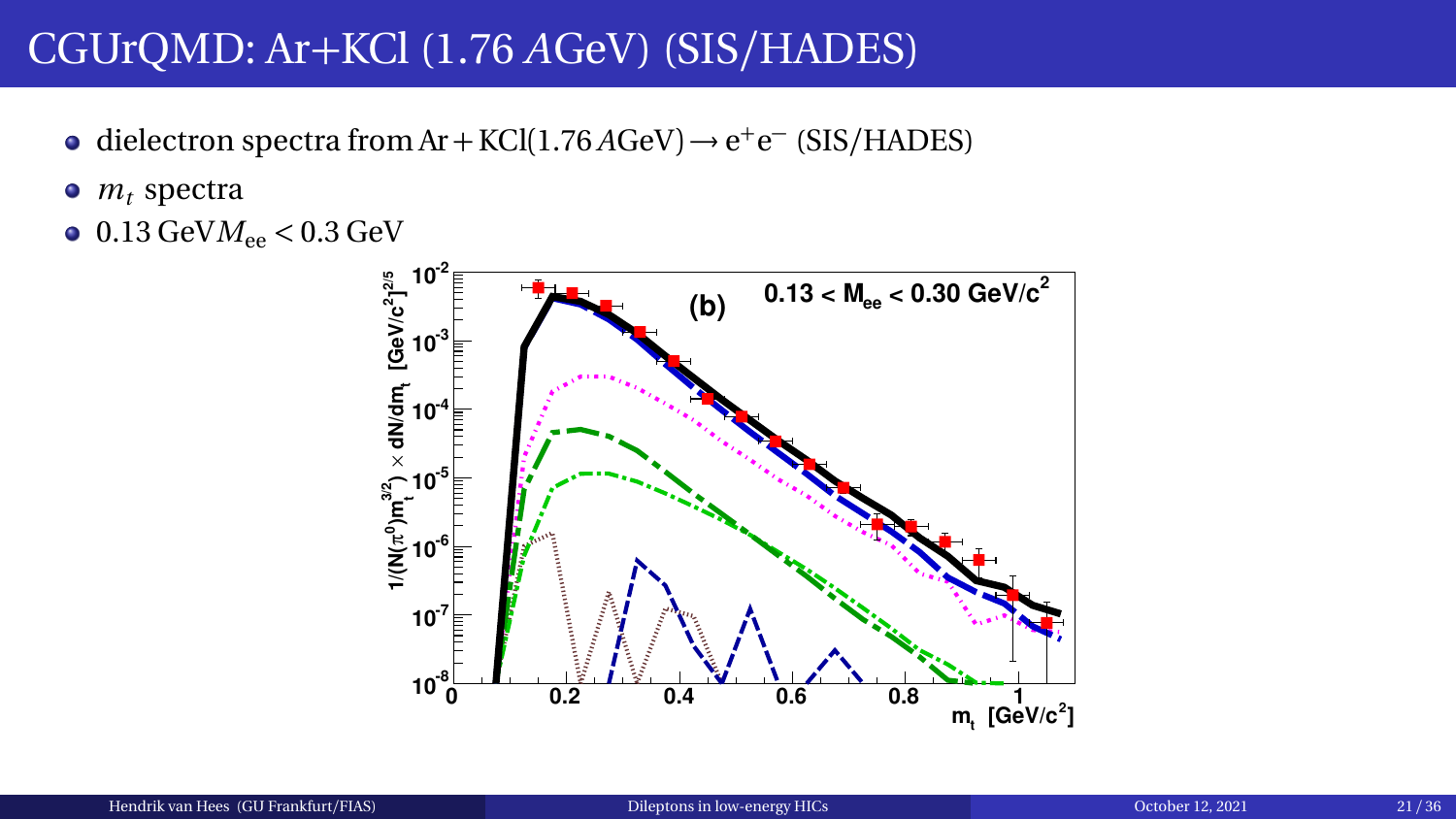- dielectron spectra from Ar + KCl(1.76 *A*GeV) → e<sup>+</sup>e<sup>-</sup> (SIS/HADES)
- $\bullet$   $m_t$  spectra
- $\bullet$  0.3 GeV $M_{ee}$  < 0.45 GeV

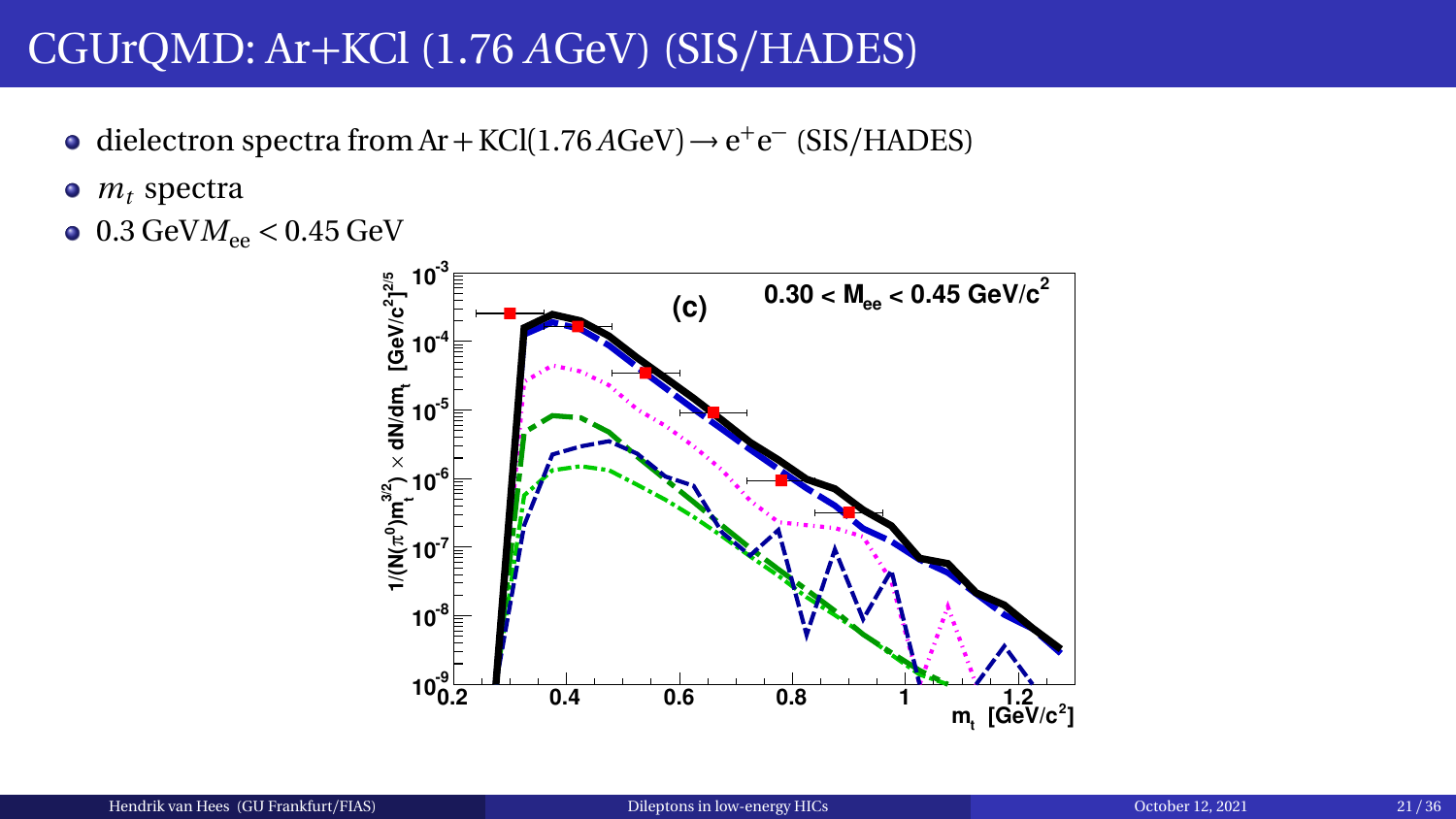- dielectron spectra from Ar + KCl(1.76 *A*GeV) → e<sup>+</sup>e<sup>-</sup> (SIS/HADES)
- $\bullet$   $m_t$  spectra
- $0.45 \text{ GeV}$ *M*<sub>ee</sub>  $< 0.65 \text{ GeV}$

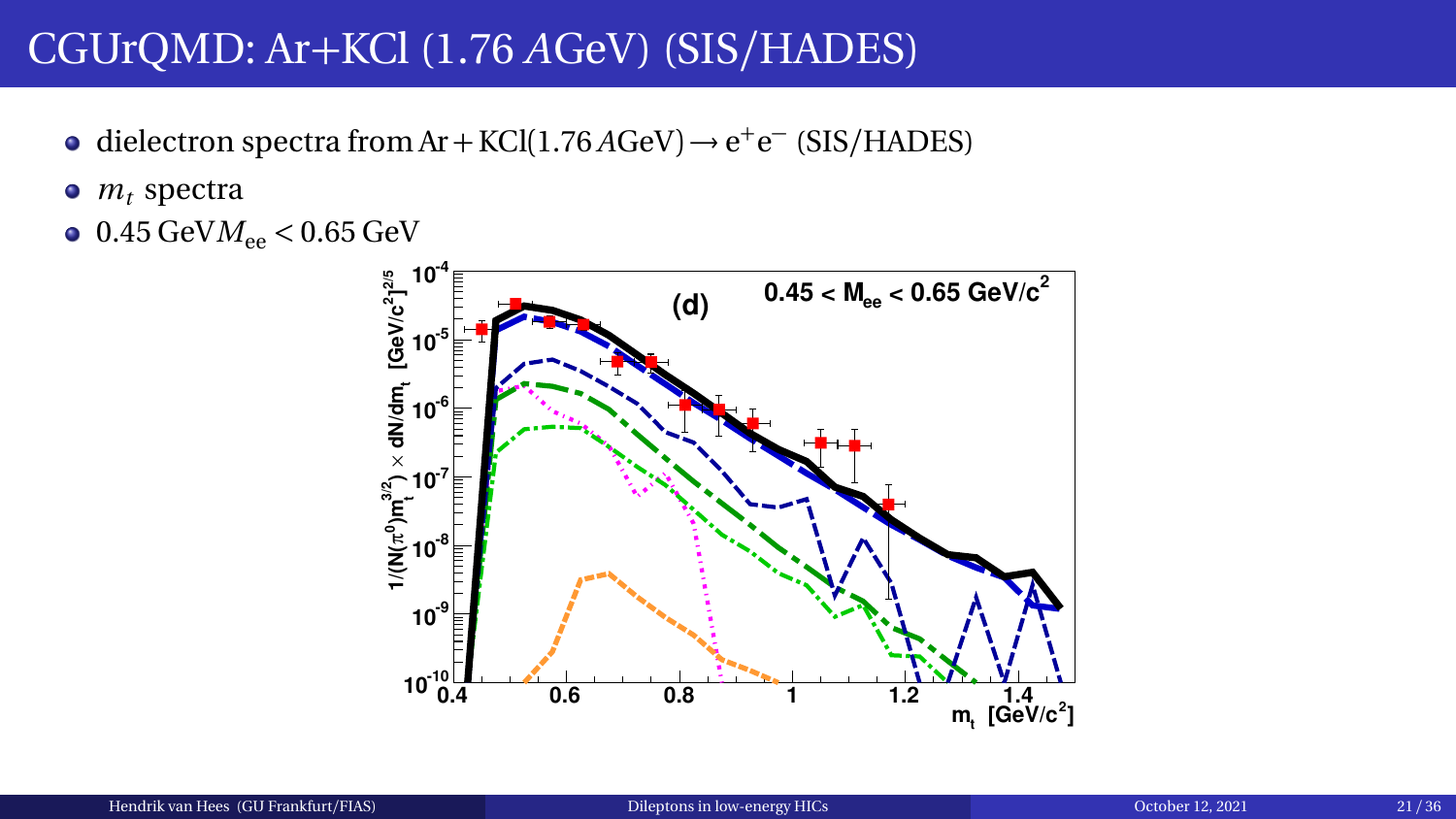- dielectron spectra from Ar + KCl(1.76 *A*GeV) → e<sup>+</sup>e<sup>-</sup> (SIS/HADES)
- $\bullet$   $m_t$  spectra
- $M_{ee}$  > 0.65 GeV

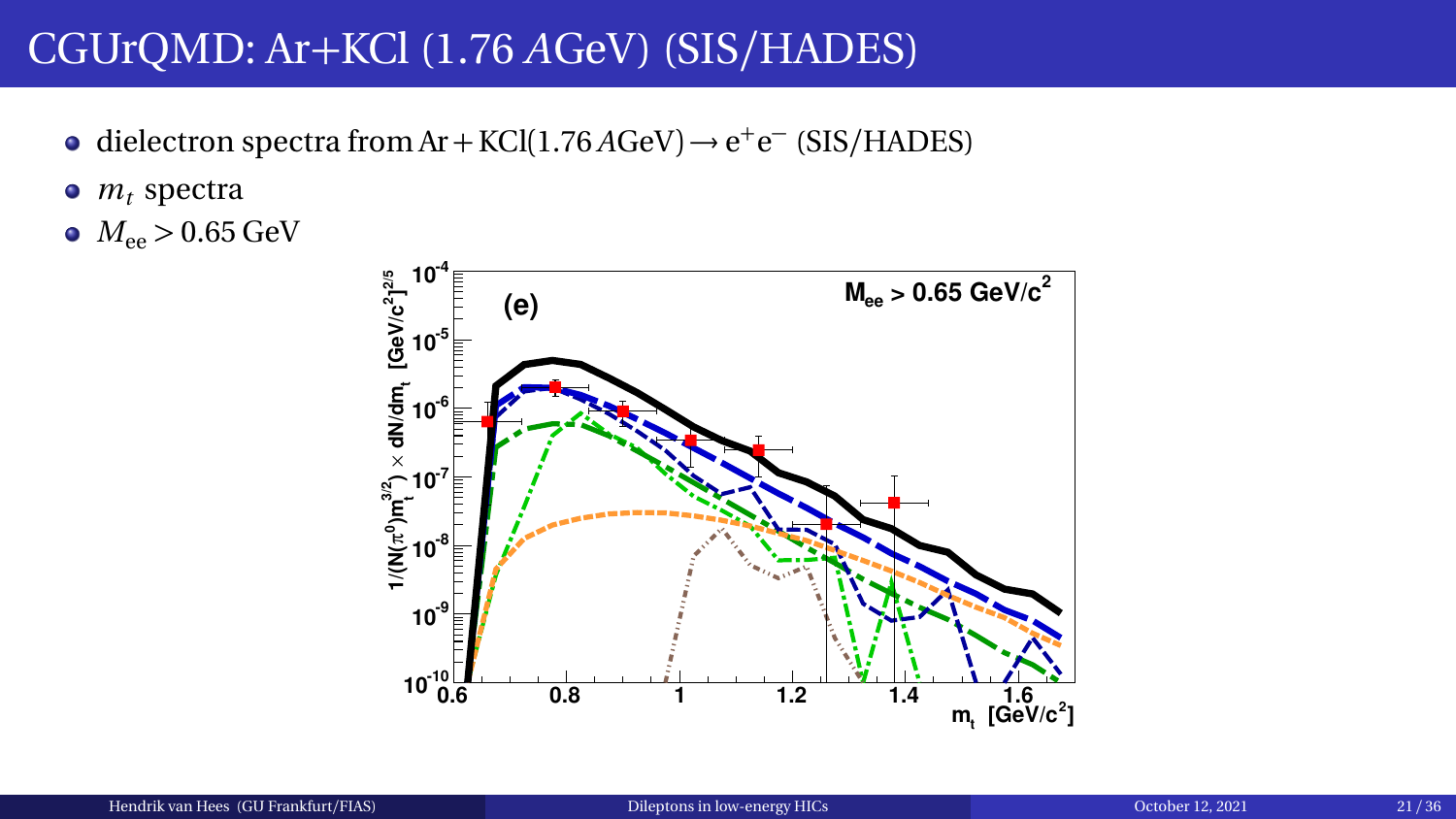- dielectron spectra from Ar + KCl(1.76  $A$ GeV)  $\rightarrow$  e<sup>+</sup>e<sup>-</sup> (SIS/HADES)
- $m_t$  spectra
- rapidity spectrum  $(M_{ee} < 0.13 \text{ GeV})$

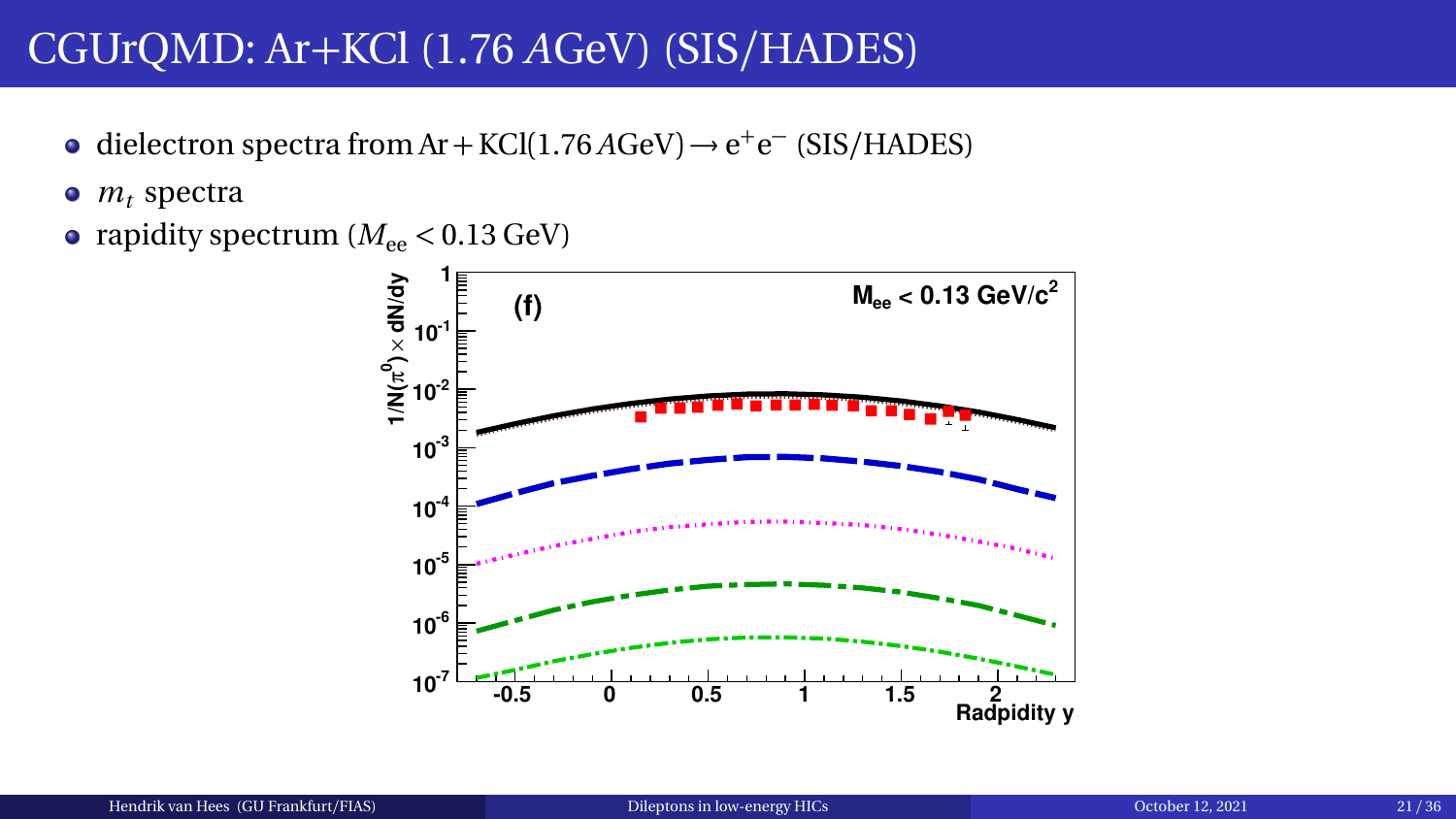# CGUrQMD: Au+Au (1.23 *A*GeV) (SIS/HADES)



[[SGRS18](#page-40-2)]

- good agreement between models and data
- consistency between two independent coarse-grained-UrQMD simulations
- based on same Rapp-Wambach in-medium rates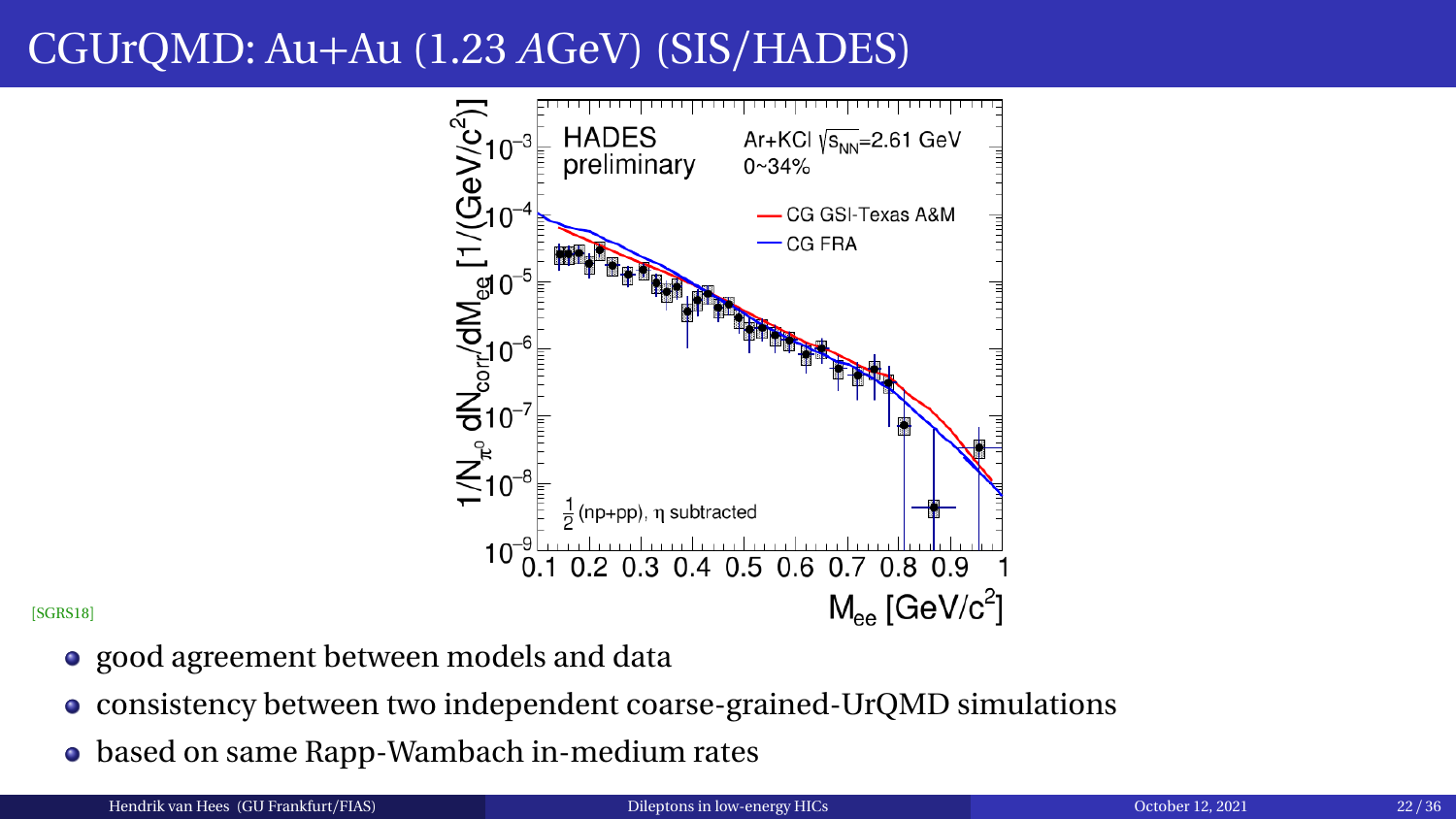# <span id="page-27-0"></span>Dielectrons at RHIC-BES/FAIR/NICA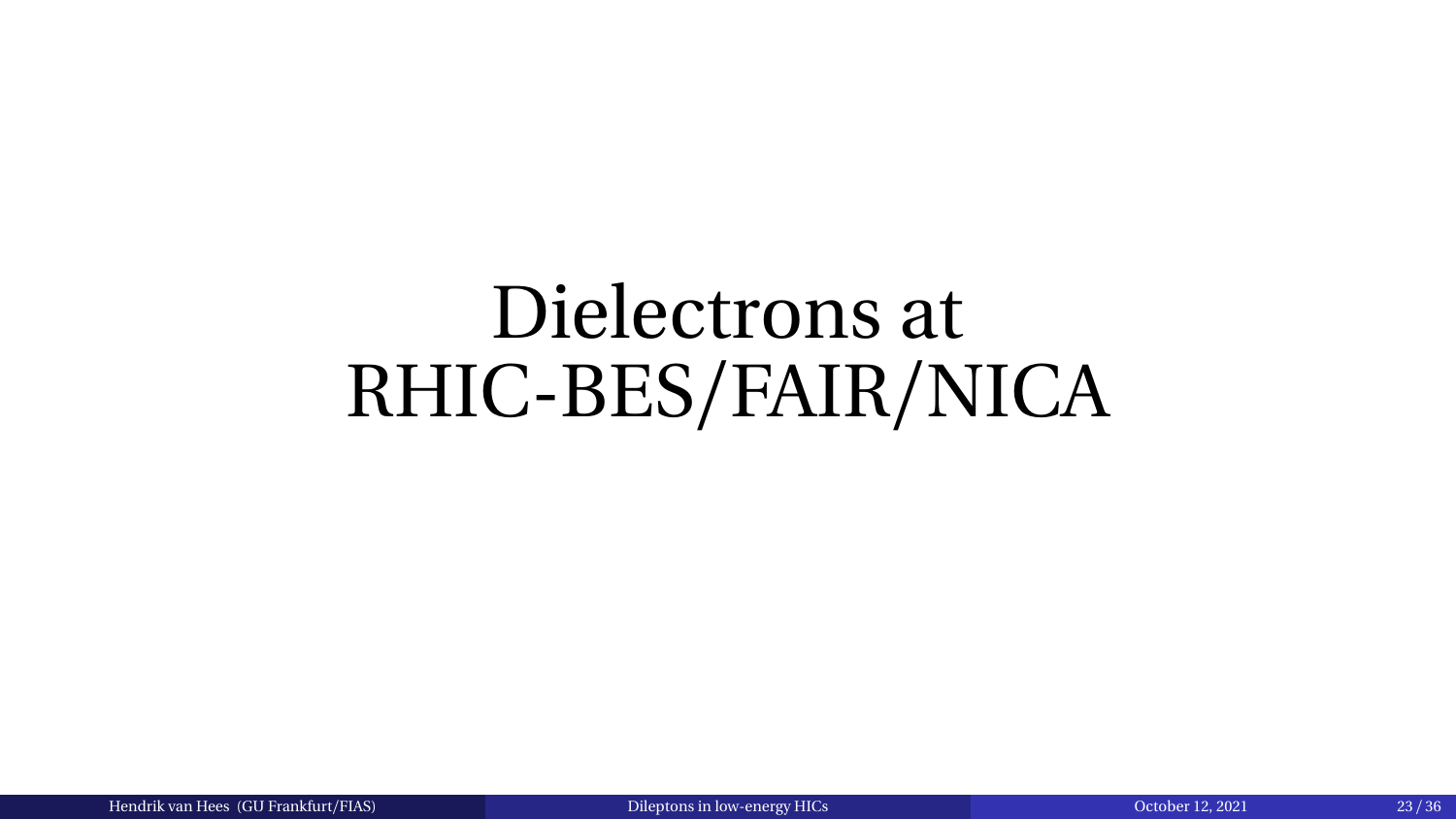#### CGUrQMD: Au+Au  $(E<sub>lab</sub> = 2-35 AGeV)$



NB: also photon spectra [[EHB16b](#page-37-1)]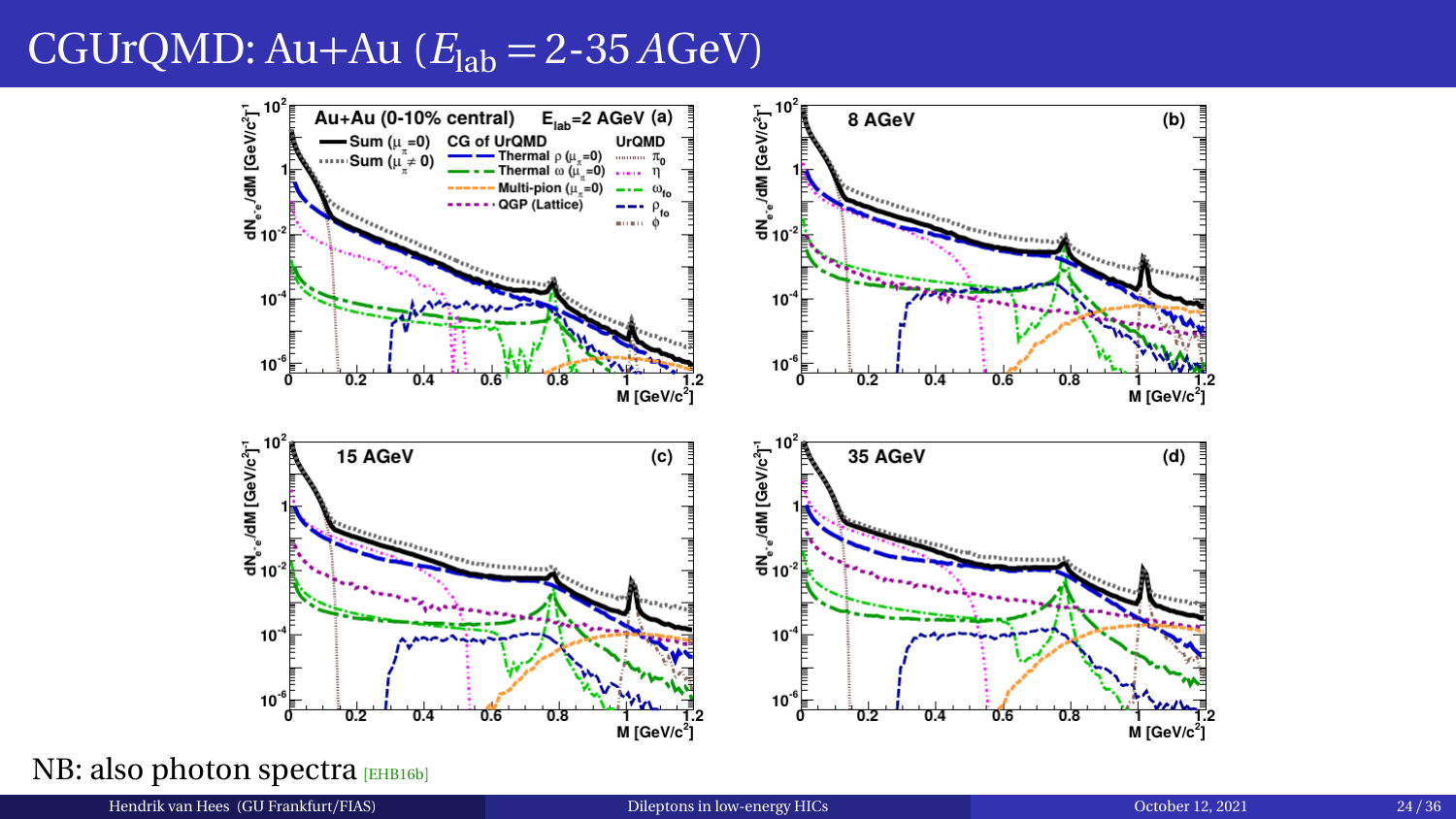#### Outlook: Dilepton olarization

- $\lambda = (\Pi_T \Pi_L)/(\Pi_T + \Pi_L)$
- for NA60 with fireball blast-wave parametrization

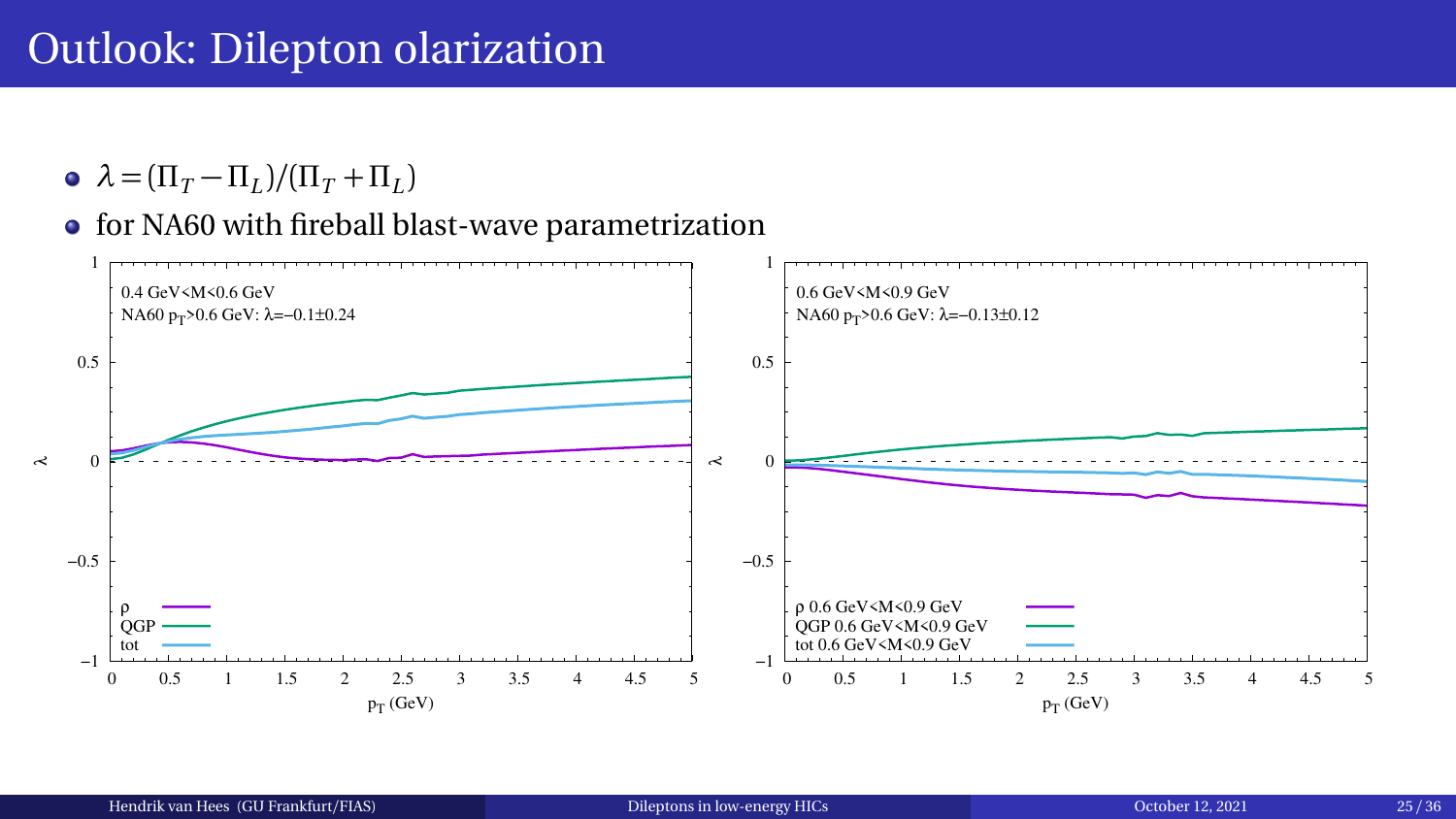# <span id="page-30-0"></span>Signatures of the QCD-phase structure?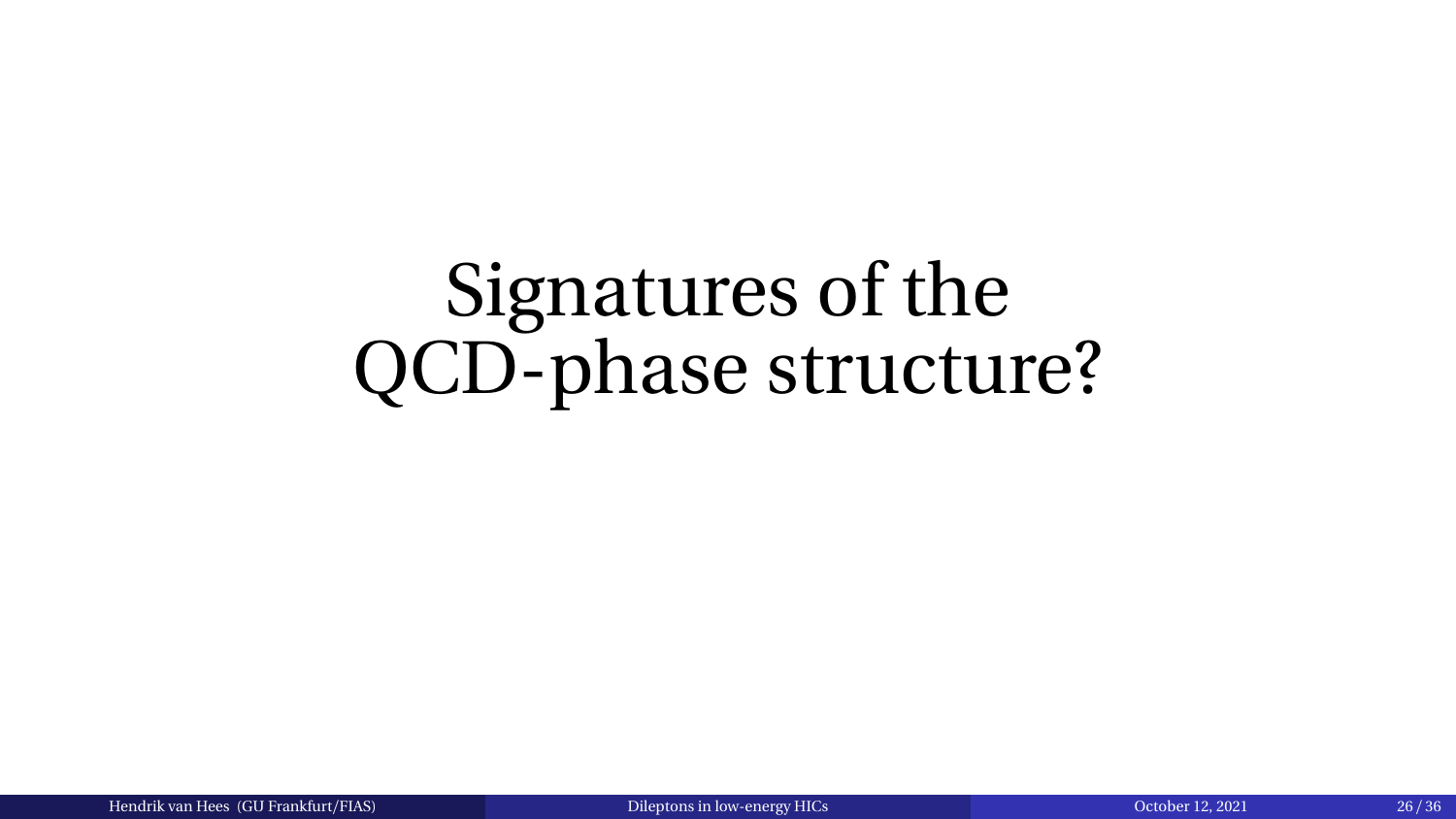- $\bullet$  hadronic observables like  $p_T$  spectra: "snapshot" of the stage after kinetic freezeout
- particle abundancies: chemical freezeout
- em. probes: emitted during the whole medium evolution life time of the medium  $\Rightarrow$  "four-volume of the fireball"
- use CGUrQMD to study system-size dependence
- $\bullet$  study *AA* collisions for different *A* [[EHWB15](#page-38-2)]
- "excitation functions":

systematics of  $\ell^+\ell^-$  (and  $\gamma$ ) emission vs. beam energy **[[EHB16b,](#page-37-1) [RH16](#page-39-4)**] similar study in  $_G$ HR<sup>+</sup>16]

• caveat: phase transition not really implemented!!!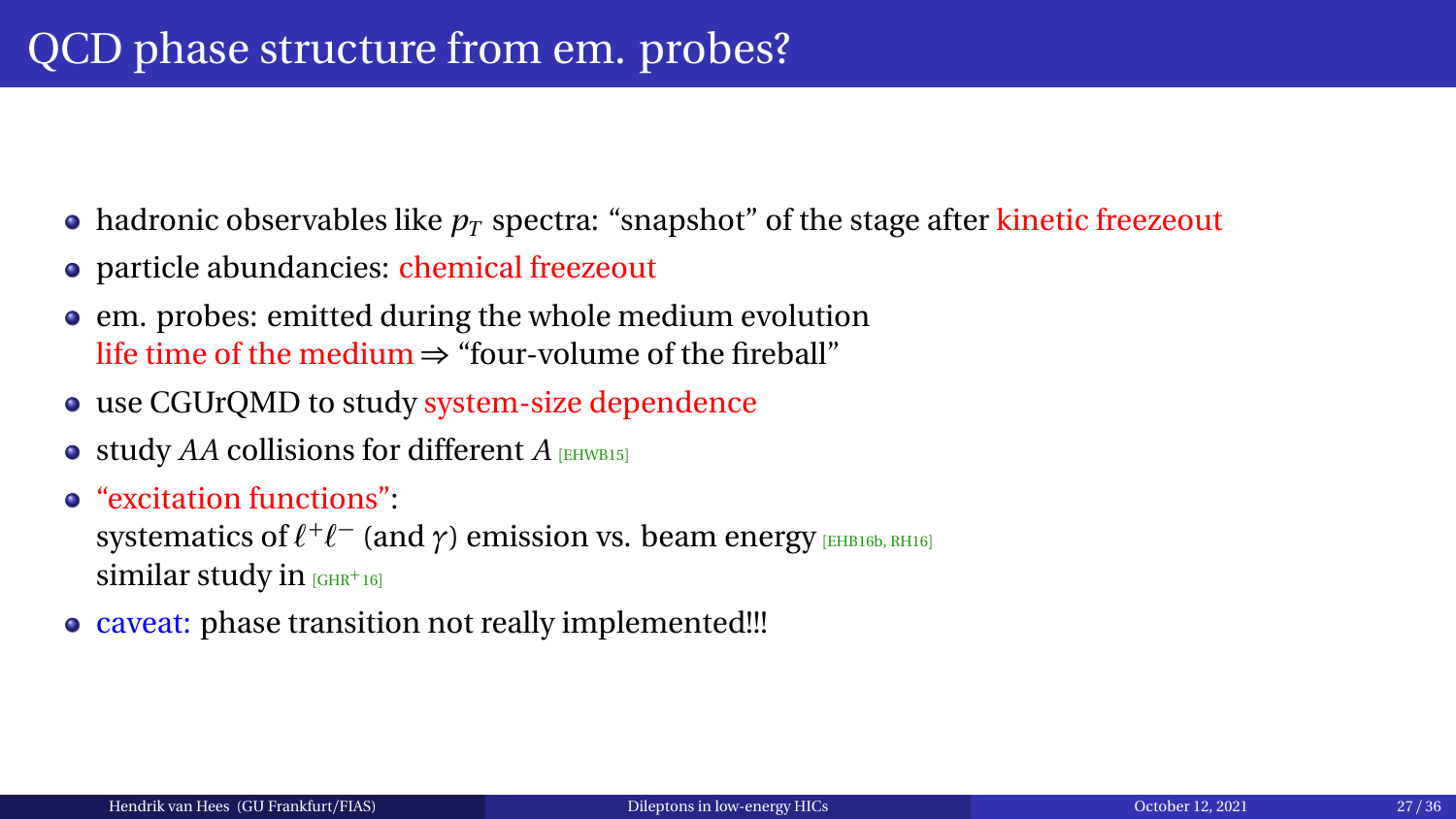## Scaling behavior of thermal-dilepton yield

• central collisions from C+C to Au+Au at  $E_{kin} = 1.76$  *A*GeV



- thermal-dilepton yield roughly  $\propto V_{\rm therm}^{(4)} \propto A^{4/3} \propto A t_{\rm therm} \propto N_{\pi^0}^{4/3}$
- at low(est) beam energies: lifetime of "medium"  $\hat{=}$  time nuclei pass through each other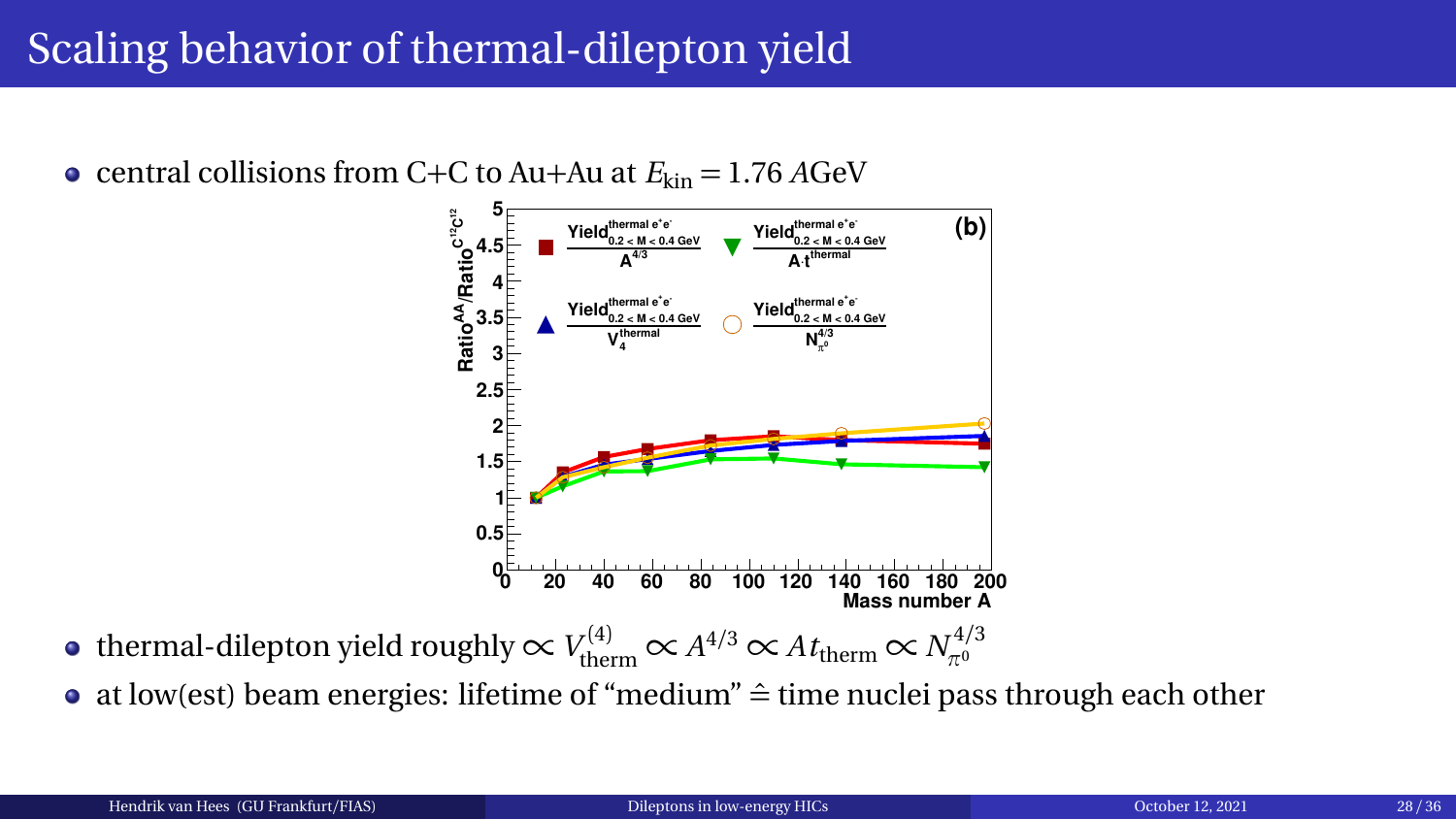## Mass-temperature relation in dilepton emission

- interplay between increasing volume and decreasing temperature of fireball
- in IMR ( $T < m_{\phi} < M_{\ell^+\ell^-} < m_{I/\psi}$ ) biased towards early hot stages
- only "background": correlated  $D\overline{D}$  decays, some Drell-Yan
- otherwise emission from thermal QGP and hadronic sources  $\bullet$
- invariant-mass slope ⇔ true invariant space-time averaged temperature
- no blueshift due to radial flow as in  $p_t$  spectra (e.g., photons)



[[EHB16b,](#page-37-1) [EHB16a](#page-37-2)]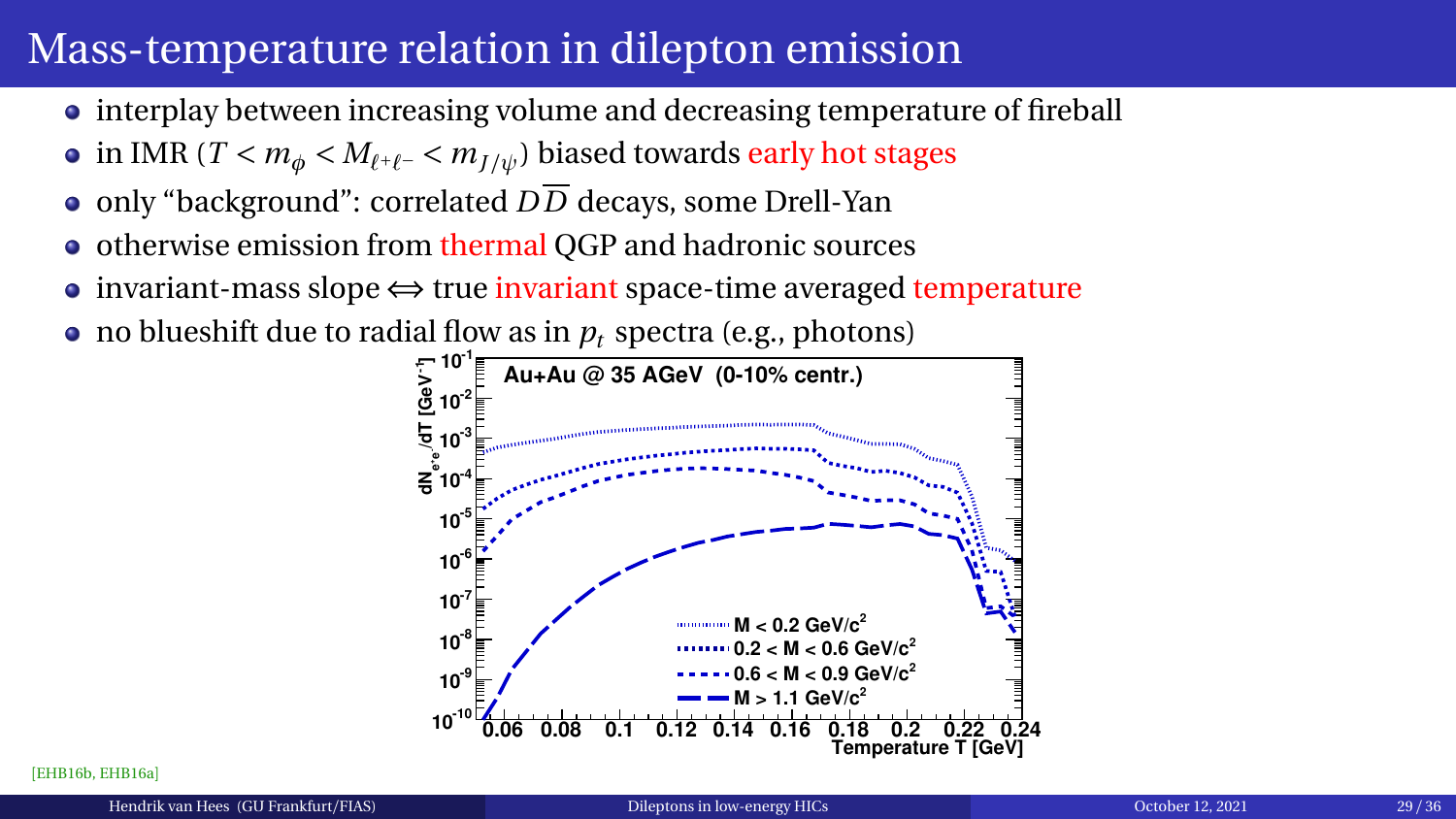#### Dilepton systematics in the beam-energy scan

- $\bullet$  thermal-fireball model  $R$ H16, [EHB16a](#page-37-2)l
- invariant-mass slope in IMR  $\Rightarrow$  true temperature!
- no blue shift from radial flow as in  $p_T/m_T$  spectra

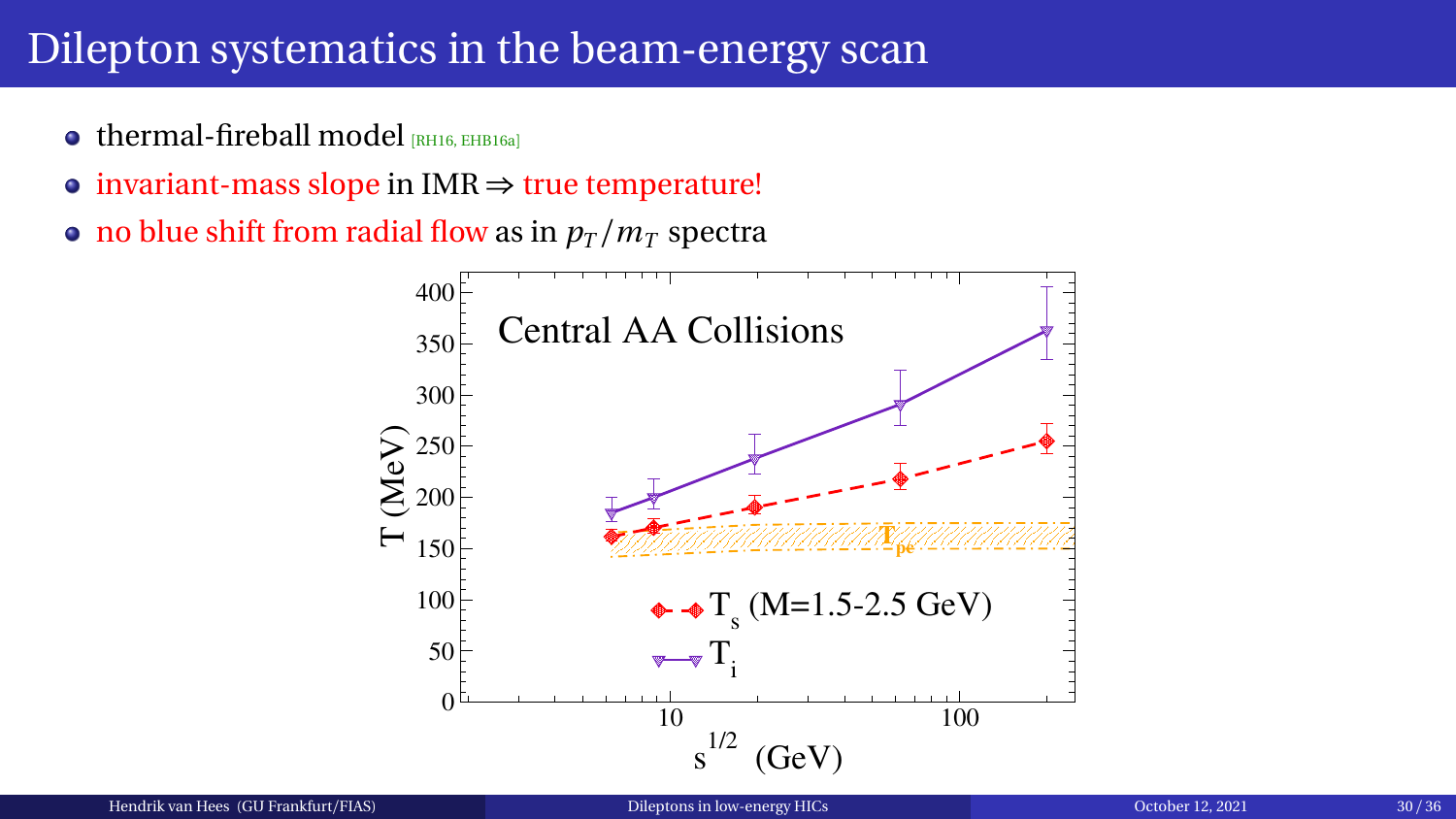#### Dilepton systematics in the beam-energy scan

- $\bullet$  thermal-fireball model  $[RH16]$  $[RH16]$  $[RH16]$
- beam-energy scan at RHIC and lower energies at FAIR and
- dilepton yield as fireball-lifetime clock

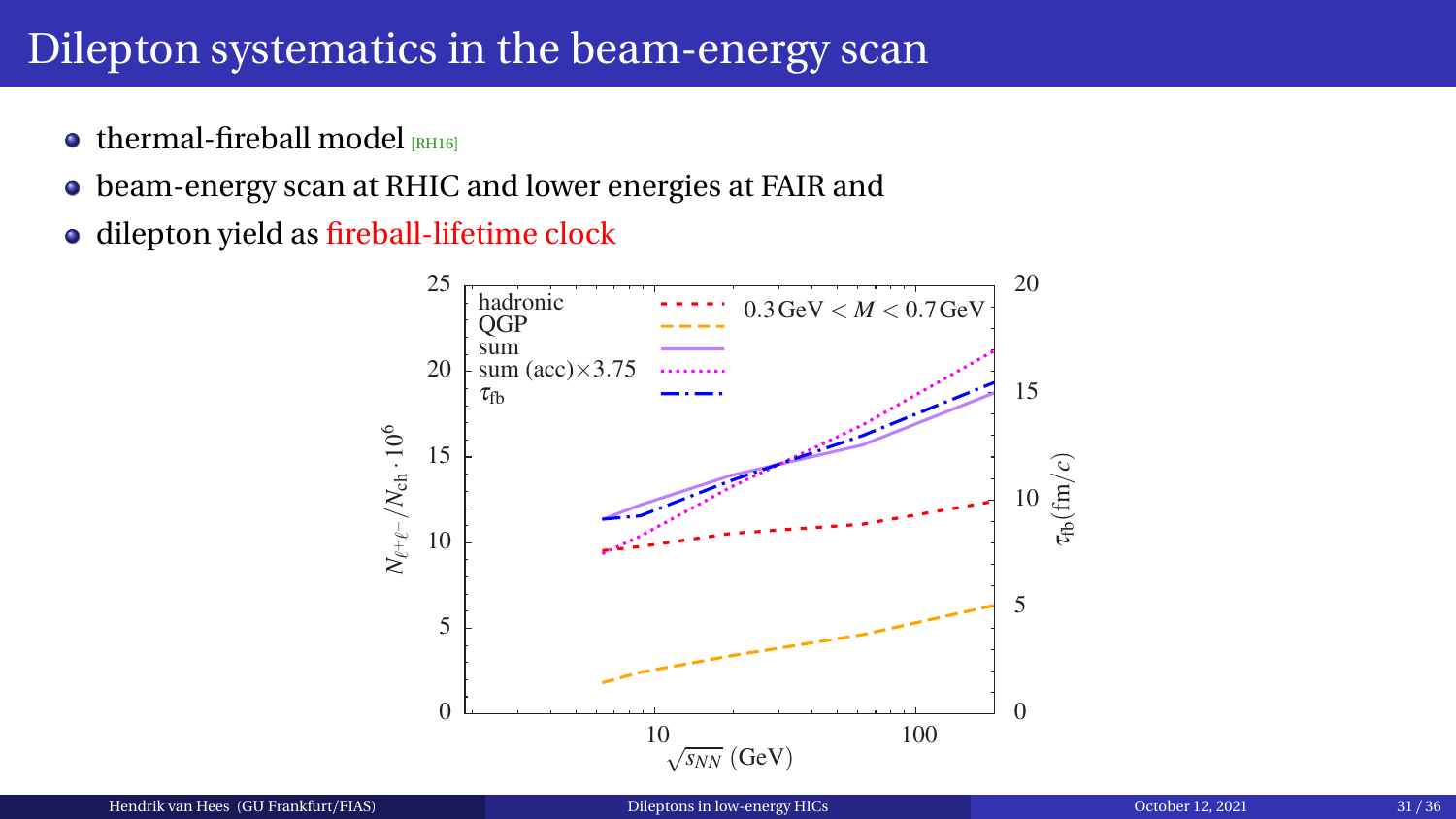## <span id="page-36-0"></span>Conclusions and Outlook

- General ideas
	- em. probes ⇔ in-medium em. current-correlation function
	- dual rates around *T<sup>c</sup>* (compatible with *χ* symmetry restoration)
	- medium modifications of *ρ*, *ω*, *φ*
	- importance of baryon-resonance interactions
- Application to dileptons in HICs
	- coarse-grained transport (here: CGUrQMD)
	- allows use of thermal-QFT spectral VM functions
	- applicable also at low collision energies
	- allows use of thermal-QFT models for dilepton rates
	- successful description from SIS to RHIC energies
	- consistent description of *M* and  $m<sub>T</sub>$  spectra!
	- effective slope of *M* spectra (1.5 GeV  $\langle M \rangle$  / $\langle M \rangle$ ) provides  $\langle T \rangle$
	- beam-energy scan at RHIC and FAIR ⇒ signature of phase transition?
- Outlook
	- signature of cross-over vs. 1st order (or even critical endpoint)???
	- challenge: phase transition in (coarse-grained) transport???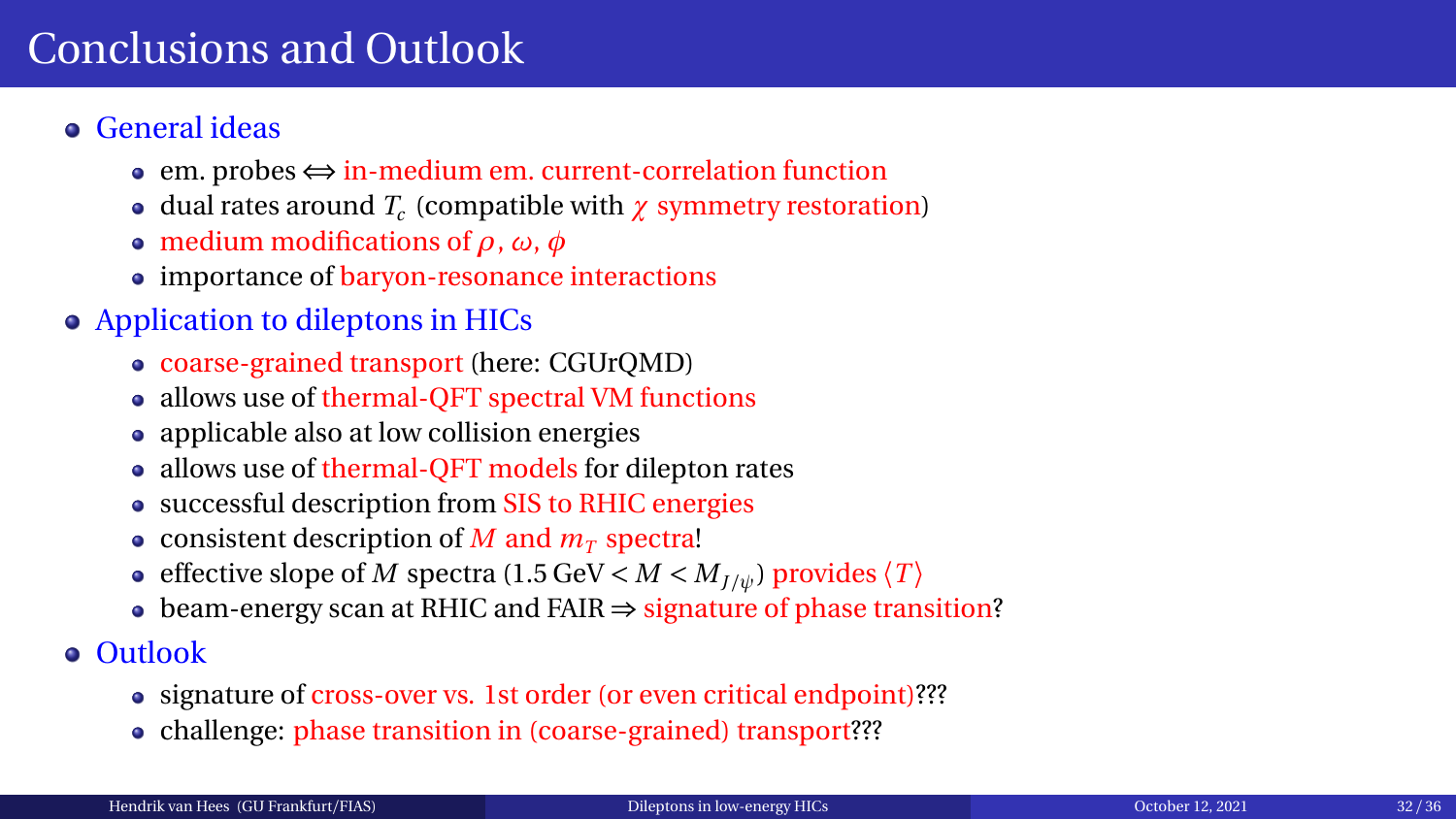- <span id="page-37-0"></span>[ABB<sup>+</sup>14] G. Agakishiev, et al., Baryon resonance production and dielectron decays in proton-proton collisions at 3.5 GeV, Eur. Phys. J. A **50** (2014) 82. <https://doi.org/10.1140/epja/i2014-14082-1>
- <span id="page-37-2"></span>[EHB16a] S. Endres, H. van Hees, M. Bleicher, Energy, centrality and momentum dependence of dielectron production at collider energies in a coarse-grained transport approach, Phys. Rev. C **94** (2016) 024912. <https://doi.org/10.1103/PhysRevC.94.024912>
- <span id="page-37-1"></span>[EHB16b] S. Endres, H. van Hees, M. Bleicher, Photon and dilepton production at the Facility for Proton and Anti-Proton Research and beam-energy scan at the Relativistic Heavy-Ion Collider using coarse-grained microscopic transport simulations, Phys. Rev. C **93** (2016) 054901. <https://doi.org/10.1103/PhysRevC.93.054901>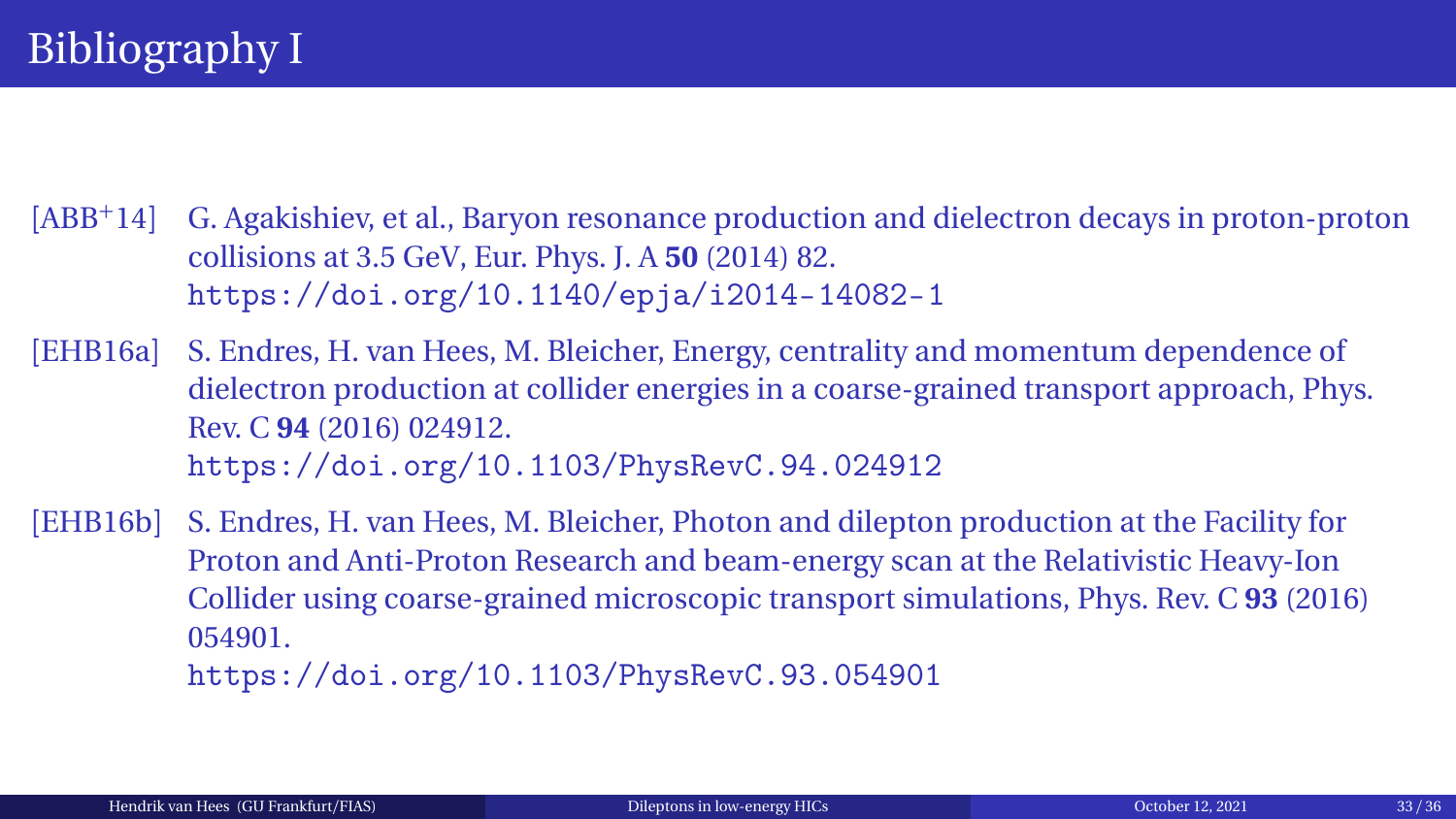<span id="page-38-2"></span>[EHWB15] S. Endres, H. van Hees, J. Weil, M. Bleicher, Dilepton production and reaction dynamics in heavy-ion collisions at SIS energies from coarse-grained transport simulations, Phys. Rev. C **92** (2015) 014911. <https://doi.org/10.1103/PhysRevC.92.014911>

<span id="page-38-1"></span>[FMRS13] W. Florkowski, M. Martinez, R. Ryblewski, M. Strickland, Anisotropic hydrodynamics, Nucl. Phys. A **904-905** (2013) 803c. <https://doi.org/10.1016/j.nuclphysa.2013.02.138>

<span id="page-38-3"></span>[GHR<sup>+</sup>16] T. Galatyuk, P. M. Hohler, R. Rapp, F. Seck, J. Stroth, Thermal Dileptons from Coarse-Grained Transport as Fireball Probes at SIS Energies, Eur. Phys. J. A **52** (2016) 131. <https://doi.org/10.1140/epja/i2016-16131-1>

<span id="page-38-0"></span>[GK91] C. Gale, J. I. Kapusta, Vector dominance model at finite temperature, Nucl. Phys. B **357** (1991) 65. [https://doi.org/10.1016/0550-3213\(91\)90459-B](https://doi.org/10.1016/0550-3213(91)90459-B)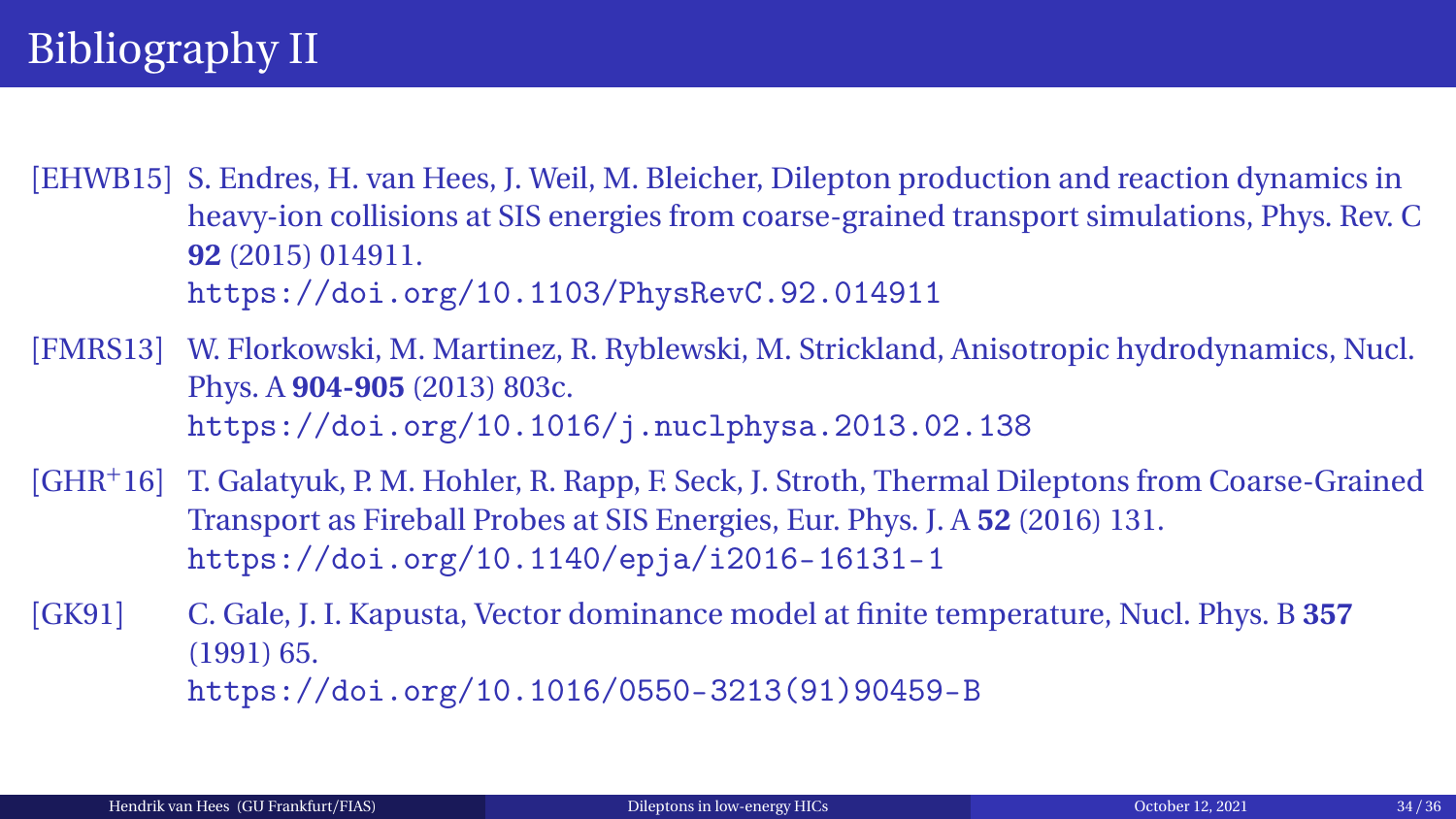# Bibliography III

- <span id="page-39-0"></span>[MT85] L. D. McLerran, T. Toimela, Photon and Dilepton Emission from the Quark-Gluon Plasma: Some General Considerations, Phys. Rev. D **31** (1985) 545. <https://doi.org/10.1103/PhysRevD.31.545>
- <span id="page-39-3"></span>[Rap13] R. Rapp, Dilepton Spectroscopy of QCD Matter at Collider Energies, Adv. High Energy Phys. **2013** (2013) 148253. <https://doi.org/10.1155/2013/148253>
- <span id="page-39-1"></span>[RG99] R. Rapp, C. Gale, *ρ* properties in a hot meson gas, Phys. Rev. C **60** (1999) 024903. <https://doi.org/10.1103/PhysRevC.60.024903>
- <span id="page-39-4"></span>[RH16] R. Rapp, H. van Hees, Thermal Dileptons as Fireball Thermometer and Chronometer, Phys. Lett. B **753** (2016) 586. <https://doi.org/10.1016/j.physletb.2015.12.065>
- <span id="page-39-2"></span>[RW99] R. Rapp, J. Wambach, Low mass dileptons at the CERN-SPS: Evidence for chiral restoration?, Eur. Phys. J. A **6** (1999) 415. <https://doi.org/10.1007/s100500050364>